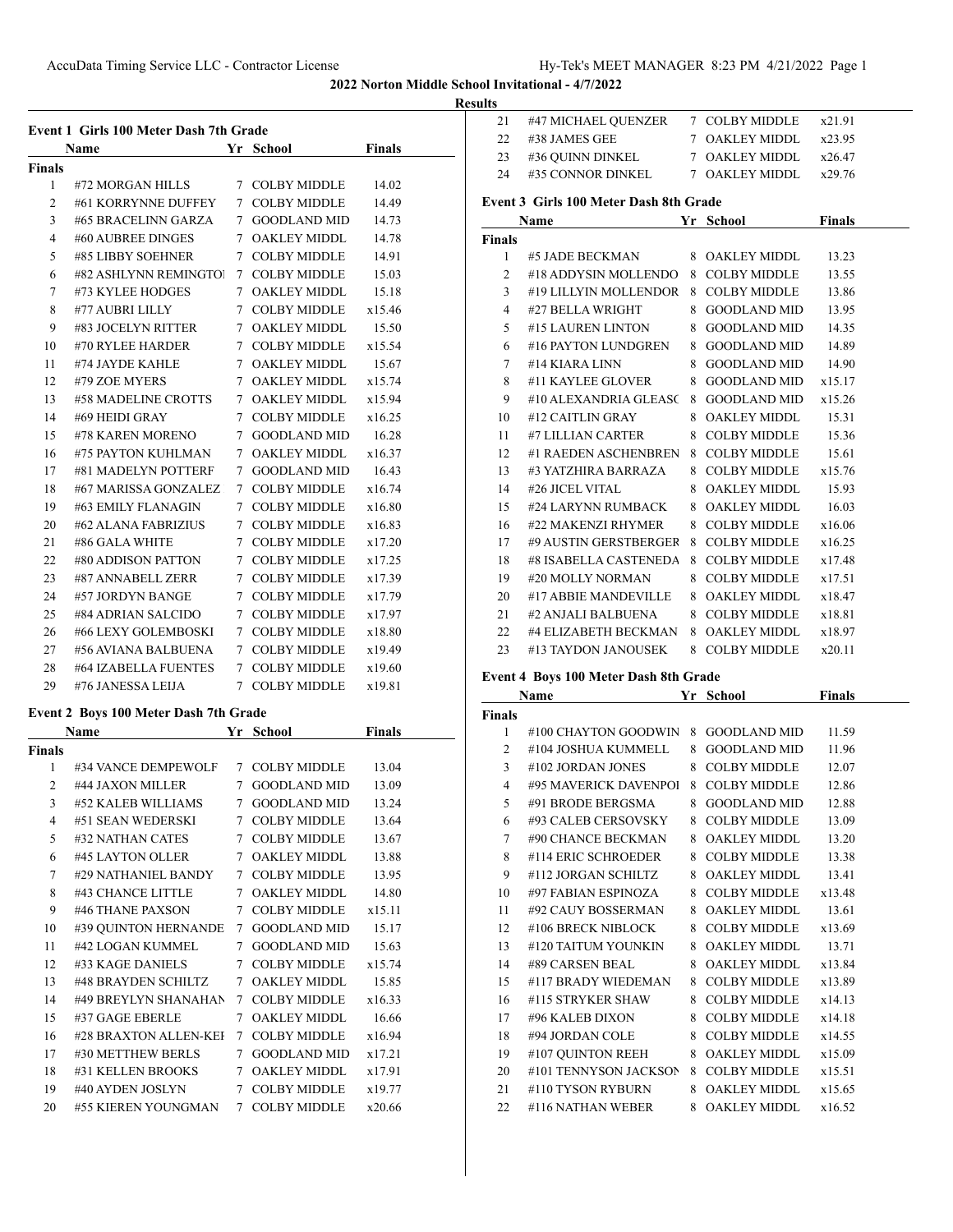## **Results**

| Finals  (Event 4 Boys 100 Meter Dash 8th Grade) |                                       |  |                |               |  |  |
|-------------------------------------------------|---------------------------------------|--|----------------|---------------|--|--|
|                                                 | <b>Name</b>                           |  | Yr School      | <b>Finals</b> |  |  |
| 23                                              | #105 MANUEL MANCIA 8 OAKLEY MIDDL     |  |                | x16.83        |  |  |
| 24                                              | #99 CECILLO GAUCIN-ESF 8 OAKLEY MIDDL |  |                | x17.66        |  |  |
| 25.                                             | #119 BROGAN WOLF                      |  | 8 OAKLEY MIDDL | x20.44        |  |  |
| 26                                              | #103 ZACHARY KISTLER                  |  | 8 COLBY MIDDLE | x21.28        |  |  |

## **Event 5 Girls 200 Meter Dash 7th Grade**

| Name          |                       |   | Yr School           | <b>Finals</b> |  |
|---------------|-----------------------|---|---------------------|---------------|--|
| <b>Finals</b> |                       |   |                     |               |  |
| 1             | #72 MORGAN HILLS      | 7 | COLBY MIDDLE        | 29.63         |  |
| 2             | #73 KYLEE HODGES      | 7 | <b>OAKLEY MIDDL</b> | 31.36         |  |
| 3             | #127 TAYLOR ANDREASEN | 7 | <b>COLBY MIDDLE</b> | 31.62         |  |
| 4             | #128 NATALIE CURE     | 7 | <b>GOODLAND MID</b> | 31.64         |  |
| 5             | #82 ASHLYNN REMINGTOJ | 7 | <b>COLBY MIDDLE</b> | 31.78         |  |
| 6             | #130 DAYTON JOHNSON   | 7 | COLBY MIDDLE        | 31.86         |  |
| 7             | #129 ABBY JOHNSON     | 7 | <b>GOODLAND MID</b> | 32.46         |  |
| 8             | #74 JAYDE KAHLE       | 7 | <b>OAKLEY MIDDL</b> | 32.72         |  |
| 9             | #83 JOCELYN RITTER    | 7 | <b>OAKLEY MIDDL</b> | 33.29         |  |
| 10            | #77 AUBRI LILLY       |   | COLBY MIDDLE        | x33.90        |  |
| 11            | #69 HEIDI GRAY        | 7 | <b>COLBY MIDDLE</b> | x34.28        |  |
| 12            | #131 BRISTOL NIBLOCK  | 7 | <b>COLBY MIDDLE</b> | x34.37        |  |
| 13            | #62 ALANA FABRIZIUS   | 7 | <b>COLBY MIDDLE</b> | x36.21        |  |
| 14            | #84 ADRIAN SALCIDO    | 7 | <b>COLBY MIDDLE</b> | x39.07        |  |
| 15            | #56 AVIANA BALBUENA   | 7 | COLBY MIDDLE        | x42.40        |  |

# **Event 6 Boys 200 Meter Dash 7th Grade**

|        | <b>Name</b>           | Yr | School              | <b>Finals</b> |  |
|--------|-----------------------|----|---------------------|---------------|--|
| Finals |                       |    |                     |               |  |
|        | #44 JAXON MILLER      |    | <b>GOODLAND MID</b> | 26.83         |  |
| 2      | #52 KALEB WILLIAMS    |    | <b>GOODLAND MID</b> | 27.36         |  |
| 3      | #121 CARTER GORDON    | 7  | <b>COLBY MIDDLE</b> | 28.55         |  |
| 4      | #122 JANTZ LOWRIE     |    | 7 OAKLEY MIDDL      | 29.19         |  |
| 5      | #32 NATHAN CATES      |    | <b>COLBY MIDDLE</b> | 29.66         |  |
| 6      | #42 LOGAN KUMMEL      | 7  | <b>GOODLAND MID</b> | 33.29         |  |
| 7      | #49 BREYLYN SHANAHAN  |    | 7 COLBY MIDDLE      | 34.51         |  |
| 8      | #28 BRAXTON ALLEN-KEI | 7  | <b>COLBY MIDDLE</b> | 36.11         |  |

### **Event 7 Girls 200 Meter Dash 8th Grade**

|                | <b>Name</b>          |   | Yr School           | Finals |  |
|----------------|----------------------|---|---------------------|--------|--|
| Finals         |                      |   |                     |        |  |
|                | #5 JADE BECKMAN      | 8 | <b>OAKLEY MIDDL</b> | 27.93  |  |
| $\mathfrak{D}$ | #125 ALLISON CURE    | 8 | <b>GOODLAND MID</b> | 29.70  |  |
| 3              | #124 KALYSSA BANDY   | 8 | <b>COLBY MIDDLE</b> | 31.06  |  |
| 4              | #23 ALYSSA RICKARD   | 8 | <b>GOODLAND MID</b> | 31.65  |  |
| 5              | $#12$ CAITLIN GRAY   | 8 | <b>OAKLEY MIDDL</b> | 32.02  |  |
| 6              | #24 LARYNN RUMBACK   | 8 | <b>OAKLEY MIDDL</b> | 32.93  |  |
| 7              | #1 RAEDEN ASCHENBREN | 8 | <b>COLBY MIDDLE</b> | 33.77  |  |
| 8              | #26 JICEL VITAL      |   | OAKLEY MIDDL        | 34.47  |  |

## **Event 8 Boys 200 Meter Dash 8th Grade**

| <b>Name</b>    |                                     | Yr School      | <b>Finals</b> |
|----------------|-------------------------------------|----------------|---------------|
| <b>Finals</b>  |                                     |                |               |
|                | #100 CHAYTON GOODWIN 8 GOODLAND MID |                | 23.77         |
|                | #102 JORDAN JONES                   | 8 COLBY MIDDLE | 24.75         |
| 3              | #111 JESUS SAUCEDO                  | 8 GOODLAND MID | 26.48         |
| $\overline{a}$ | #91 BRODE BERGSMA                   | - GOODLAND MID | 26.71         |

| 5  | #95 MAVERICK DAVENPOL |    | 8 COLBY MIDDLE | 27.26  |  |
|----|-----------------------|----|----------------|--------|--|
| 6  | #97 FABIAN ESPINOZA   |    | 8 COLBY MIDDLE | 27.84  |  |
|    | #92 CAUY BOSSERMAN    |    | 8 OAKLEY MIDDL | 28.20  |  |
| 8  | #117 BRADY WIEDEMAN   |    | 8 COLBY MIDDLE | 28.30  |  |
| 9  | #89 CARSEN BEAL       | 8. | OAKLEY MIDDL   | 29.48  |  |
| 10 | #115 STRYKER SHAW     | 8. | COLBY MIDDLE   | x30.46 |  |
| 11 | #101 TENNYSON JACKSON | 8  | COLBY MIDDLE   | x34.01 |  |
|    |                       |    |                |        |  |

# **Event 9 Girls 400 Meter Dash 7th Grade**

|               | Name                                | Yr School           | <b>Finals</b> |
|---------------|-------------------------------------|---------------------|---------------|
| <b>Finals</b> |                                     |                     |               |
|               | #142 EMMA MANDEVILLE 7 OAKLEY MIDDL |                     | 1:11.41       |
| $\mathcal{L}$ | #85 LIBBY SOEHNER                   | 7 COLBY MIDDLE      | 1:11.74       |
| 3             | #128 NATALIE CURE                   | GOODLAND MID        | 1:12.11       |
| 4             | #75 PAYTON KUHLMAN                  | OAKLEY MIDDL        | 1:17.00       |
| 5             | #79 ZOE MYERS                       | OAKLEY MIDDL        | 1:18.34       |
| 6             | #86 GALA WHITE                      | <b>COLBY MIDDLE</b> | 1:24.23       |
|               | #58 MADELINE CROTTS                 | <b>OAKLEY MIDDL</b> | 1:28.19       |

# **Event 10 Boys 400 Meter Dash 7th Grade**

|               | Name                |   | Yr School           | <b>Finals</b> |
|---------------|---------------------|---|---------------------|---------------|
| <b>Finals</b> |                     |   |                     |               |
|               | #29 NATHANIEL BANDY |   | 7 COLBY MIDDLE      | 1:07.78       |
| $\mathcal{L}$ | #132 ARAM GARCIA    |   | <b>GOODLAND MID</b> | 1:08.00       |
| 3             | #43 CHANCE LITTLE   | 7 | <b>OAKLEY MIDDL</b> | 1:09.86       |
| 4             | #33 KAGE DANIELS    |   | <b>COLBY MIDDLE</b> | 1:10.78       |
| 5             | #133 CHRIS GLASS    |   | <b>GOODLAND MID</b> | 1:10.82       |
| 6             | #46 THANE PAXSON    |   | <b>COLBY MIDDLE</b> | 1:11.76       |
|               | #30 METTHEW BERLS   |   | GOODLAND MID        | 1:25.36       |

## **Event 11 Girls 400 Meter Dash 8th Grade**

|               | <b>Name</b>        | Yr School                | Finals   |
|---------------|--------------------|--------------------------|----------|
| <b>Finals</b> |                    |                          |          |
|               | #27 BELLA WRIGHT   | 8 GOODLAND MID $1:07.09$ |          |
| $\mathcal{D}$ | #135 BRYNN JOHNSON | 8 OAKLEY MIDDL           | -1:11.03 |
| ٩             | #26 JICEL VITAL    | 8 OAKLEY MIDDL           | 1:11.55  |
| 4             | #7 LILLIAN CARTER  | 8 COLBY MIDDLE           | 1:13.53  |
| 5             | #134 JAYSLIN GABEL | 8 GOODLAND MID           | 1:21.65  |
| 6             | #136 KYLEE WELCH   | <b>GOODLAND MID</b>      | 1:25.76  |

## **Event 12 Boys 400 Meter Dash 8th Grade**

|                | Name                  |    | Yr School           | <b>Finals</b> |
|----------------|-----------------------|----|---------------------|---------------|
| Finals         |                       |    |                     |               |
|                | #140 JONAH KUHLMAN    | 8. | <b>OAKLEY MIDDL</b> | 57.85         |
| $\mathfrak{D}$ | #112 JORGAN SCHILTZ   |    | 8 OAKLEY MIDDL      | 1:00.25       |
| 3              | #139 MICHAEL JOHNSON  |    | 8 GOODLAND MID      | 1:02.20       |
| 4              | #126 GAVIN PRICE      | 8. | <b>GOODLAND MID</b> | 1:03.80       |
| 5              | #138 OMAR HERNANDEZ   | 8  | <b>GOODLAND MID</b> | 1:04.76       |
| 6              | #137 DREW CORWIN      | 8. | GOODLAND MID        | 1:09.94       |
| 7              | #101 TENNYSON JACKSON | 8  | <b>COLBY MIDDLE</b> | 1:13.17       |
| 8              | #115 STRYKER SHAW     | 8. | COLBY MIDDLE        | 1:15.48       |
|                |                       |    |                     |               |

## **Event 13 Girls 800 Meter Run 7th Grade**

|        | <b>Name</b>                                          | Yr School              | <b>Finals</b> |
|--------|------------------------------------------------------|------------------------|---------------|
| Finals |                                                      |                        |               |
|        | $#59$ CORA DEGOOD                                    | 7 COLBY MIDDLE 2:54.78 |               |
|        | $\#142$ EMMA MANDEVILLE $-7$ OAKLEY MIDDL $-2:58.36$ |                        |               |
|        | #60 AUBREE DINGES                                    | 7 OAKLEY MIDDL 3:06.52 |               |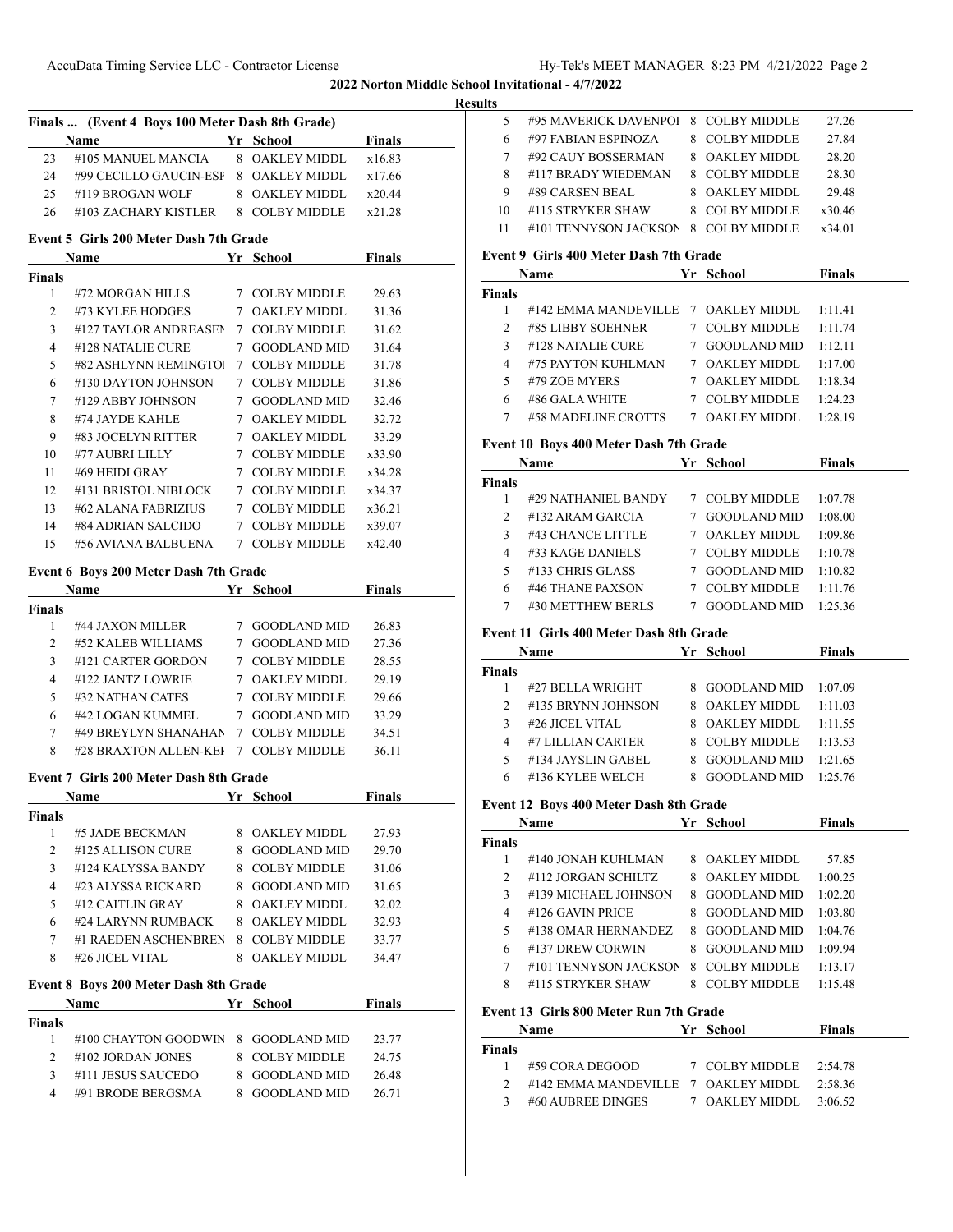## **Resul**

|                 |                                                                                          |                        |               | results |
|-----------------|------------------------------------------------------------------------------------------|------------------------|---------------|---------|
|                 | Finals  (Event 13 Girls 800 Meter Run 7th Grade)                                         |                        |               |         |
|                 | #153 CHLOE WILLIS 7 GOODLAND MID 3:10.20                                                 |                        |               |         |
| $4\overline{ }$ | 5 #80 ADDISON PATTON $7$ COLBY MIDDLE 3:32.36                                            |                        |               |         |
|                 |                                                                                          |                        |               |         |
|                 | <b>Event 14 Boys 800 Meter Run 7th Grade</b>                                             |                        |               |         |
|                 | Name Yr School Finals                                                                    |                        |               |         |
| Finals          |                                                                                          |                        |               |         |
| $\mathbf{1}$    | #144 JAYTON RUSH $7$ COLBY MIDDLE $2:38.84$                                              |                        |               |         |
|                 | 2 #145 CARTER SELENSKE 7 OAKLEY MIDDL 2:51.95                                            |                        |               |         |
|                 | $3$ #146 JOSEPH VON LINTEL $\,$ 7 $\,$ GOODLAND MID $\,$ $\,$ 2:55.28 $\,$               |                        |               |         |
|                 | 4 #41 LEVI KUHLMAN 7 OAKLEY MIDDL 2:57.03<br>5 #143 XANDER RHYMER 7 COLBY MIDDLE 3:00.97 |                        |               |         |
|                 |                                                                                          |                        |               |         |
|                 | --- #133 CHRIS GLASS 7 GOODLAND MID DNF                                                  |                        |               |         |
|                 | Event 15 Girls 800 Meter Run 8th Grade                                                   |                        |               |         |
|                 |                                                                                          |                        |               |         |
| Finals          |                                                                                          |                        |               |         |
| $\mathbf{1}$    | #149 DANICA DAUTEL 8 GOODLAND MID 2:54.01                                                |                        |               |         |
|                 | 2 #147 HOPE BIERMANN 8 GOODLAND MID 2:56.90                                              |                        |               |         |
|                 | 3 #7 LILLIAN CARTER 8 COLBY MIDDLE 3:03.33                                               |                        |               |         |
|                 | 4 #148 CORYL CARMEN 8 COLBY MIDDLE 3:09.00                                               |                        |               |         |
|                 | 5 #150 CHEYANNE HILL 8 COLBY MIDDLE 3:27.12                                              |                        |               |         |
|                 | $6$ #8 ISABELLA CASTENEDA $8$ COLBY MIDDLE $3:39.00$                                     |                        |               |         |
|                 |                                                                                          |                        |               |         |
|                 | Event 16 Boys 800 Meter Run 8th Grade                                                    |                        |               |         |
|                 | Name Yr School Finals                                                                    |                        |               |         |
| Finals<br>1     | #157 KADE YOUNGMAN 8 COLBY MIDDLE 2:29.40                                                |                        |               |         |
|                 |                                                                                          |                        |               |         |
| $\overline{2}$  | #140 JONAH KUHLMAN 8 OAKLEY MIDDL 2:31.94                                                |                        |               |         |
| 3               | #154 REX EBERLE                                                                          | 8 OAKLEY MIDDL 2:33.00 |               |         |
| $\overline{4}$  | #156 BRAXTON WITHING1 8 COLBY MIDDLE 2:43.27                                             |                        |               |         |
| 5               | #139 MICHAEL JOHNSON 8 GOODLAND MID 2:44.55                                              |                        |               |         |
| 6               | #94 JORDAN COLE 8 COLBY MIDDLE 2:45.64                                                   |                        |               |         |
|                 | 7 #155 TALON WARK 8 COLBY MIDDLE 2:45.86                                                 |                        |               |         |
| 8               | #138 OMAR HERNANDEZ 8 GOODLAND MID 2:52.10                                               |                        |               |         |
| 9               | #120 TAITUM YOUNKIN 8 OAKLEY MIDDL                                                       |                        | 2:57.04       |         |
|                 | Event 17 Girls 1600 Meter Run 7th Grade                                                  |                        |               |         |
|                 | <b>Example 18 Yr School</b> Finals<br>Name                                               |                        |               |         |
| Finals          |                                                                                          |                        |               |         |
| 1               | #59 CORA DEGOOD 7 COLBY MIDDLE 6:11.08                                                   |                        |               |         |
|                 | Event 18 Boys 1600 Meter Run 7th Grade                                                   |                        |               |         |
|                 | Name                                                                                     | Yr School              | <b>Finals</b> |         |
| Finals          |                                                                                          |                        |               |         |
| $\mathbf{1}$    | #133 CHRIS GLASS                                                                         | 7 GOODLAND MID 6:10.07 |               |         |
| 2               | #163 NATHAN SCHROEDE 7 COLBY MIDDLE 6:10.21                                              |                        |               |         |
| 3               | #145 CARTER SELENSKE 7 OAKLEY MIDDL                                                      |                        | 6:16.41       |         |
|                 | 4 #146 JOSEPH VON LINTEL 7 GOODLAND MID                                                  |                        | 7:03.95       |         |
|                 | 5 #161 TONY JAEGER 7 COLBY MIDDLE                                                        |                        | 7:23.53       |         |
| 6               | #162 BRAYDEN LAZARO 7 COLBY MIDDLE                                                       |                        | 7:51.83       |         |
|                 | Event 19 Girls 1600 Meter Run 8th Grade                                                  |                        |               |         |
|                 |                                                                                          |                        | Finals        |         |
|                 | Name Yr School                                                                           |                        |               |         |
|                 |                                                                                          |                        |               |         |
| Finals<br>1     | #158 HALLE BHEND 8 GOODLAND MID 6:19.22                                                  |                        |               |         |

| lts    |                                                                                                                                                                                              |                         |               |  |
|--------|----------------------------------------------------------------------------------------------------------------------------------------------------------------------------------------------|-------------------------|---------------|--|
|        | 3 #160 TORI JONES                                                                                                                                                                            | 8 GOODLAND MID 7:26.65  |               |  |
|        | $4$ #150 CHEYANNE HILL $\qquad \  \, 8\;\;$ COLBY MIDDLE $\qquad 7:34.06$                                                                                                                    |                         |               |  |
|        | 5 #136 KYLEE WELCH 8 GOODLAND MID 7:34.35                                                                                                                                                    |                         |               |  |
|        | Event 20 Boys 1600 Meter Run 8th Grade                                                                                                                                                       |                         |               |  |
|        | Name Yr School Finals                                                                                                                                                                        |                         |               |  |
| Finals |                                                                                                                                                                                              |                         |               |  |
| 1      | #168 CHRISTIAN SMITH-T 8 COLBY MIDDLE                                                                                                                                                        |                         | 5:46.61       |  |
|        | 2 #114 ERIC SCHROEDER 8 COLBY MIDDLE 5:51.64                                                                                                                                                 |                         |               |  |
|        | 3 #164 DEREK BARRAZA 8 COLBY MIDDLE 5:52.98                                                                                                                                                  |                         |               |  |
|        | 4 #167 ELI SCHMIDT 8 OAKLEY MIDDL 5:54.92                                                                                                                                                    |                         |               |  |
|        | 5 #166 ISAIAH GONZALES 8 GOODLAND MID 6:03.34                                                                                                                                                |                         |               |  |
|        | 6 #155 TALON WARK 8 COLBY MIDDLE 6:13.31                                                                                                                                                     |                         |               |  |
|        | 7 #165 ISAIAH DOUGLASS 8 GOODLAND MID 7:16.05                                                                                                                                                |                         |               |  |
|        |                                                                                                                                                                                              |                         |               |  |
|        | Event 22 Boys 3200 Meter Run 7th Grade                                                                                                                                                       |                         |               |  |
|        | <b>Name School Primary Primary Primary Primary Primary Primary Primary Primary Primary Primary</b>                                                                                           |                         |               |  |
| Finals |                                                                                                                                                                                              |                         |               |  |
|        | 1 #169 MADDOX HUBERT 7 OAKLEY MIDDL 14:09.27                                                                                                                                                 |                         |               |  |
|        | 2 #132 ARAM GARCIA $7$ GOODLAND MID 15:40.22                                                                                                                                                 |                         |               |  |
|        | Event 23 Girls 3200 Meter Run 8th Grade                                                                                                                                                      |                         |               |  |
|        | <b>Solution School Example 3 Assume School Example 3 Assume School Example 3 Assume School</b>                                                                                               |                         |               |  |
| Finals |                                                                                                                                                                                              |                         |               |  |
|        | 1 #134 JAYSLIN GABEL 8 GOODLAND MID 15:01.70                                                                                                                                                 |                         |               |  |
|        | 2 #160 TORI JONES                                                                                                                                                                            | 8 GOODLAND MID 15:41.62 |               |  |
|        | Event 24 Boys 3200 Meter Run 8th Grade                                                                                                                                                       |                         |               |  |
|        | <b>Same Server School Einals</b> Press, Name School Einals                                                                                                                                   |                         |               |  |
| Finals |                                                                                                                                                                                              |                         |               |  |
|        | 1 #165 ISAIAH DOUGLASS 8 GOODLAND MID 15:35.49                                                                                                                                               |                         |               |  |
|        | <b>Event 25 Girls 100 Meter Hurdles 7th Grade</b>                                                                                                                                            |                         |               |  |
|        | Name Yr School                                                                                                                                                                               |                         | <b>Finals</b> |  |
| Finals |                                                                                                                                                                                              |                         |               |  |
|        | 1 #176 MADDIE MCCARTY 7 COLBY MIDDLE 17.52                                                                                                                                                   |                         |               |  |
|        | 2 #127 TAYLOR ANDREASEN 7 COLBY MIDDLE 20.47                                                                                                                                                 |                         |               |  |
|        | 3 #82 ASHLYNN REMINGTO! $7$ COLBY MIDDLE                                                                                                                                                     |                         | 20.59         |  |
|        |                                                                                                                                                                                              |                         |               |  |
|        | $\begin{tabular}{llll} 4 & \# 70 \text{ RYLEE HARDER} & \qquad & 7 & COLBY MIDDLE & \qquad & 20.95 \\ 5 & \# 177 HAYDEN SHORT & \qquad & 7 & GOODLAND MID & \qquad & 21.27 \\ \end{tabular}$ |                         |               |  |
|        | 6 #129 ABBY JOHNSON 7 GOODLAND MID                                                                                                                                                           |                         | 22.26         |  |
|        | 7 #67 MARISSA GONZALEZ 7 COLBY MIDDLE x23.34                                                                                                                                                 |                         |               |  |
|        |                                                                                                                                                                                              |                         |               |  |
|        | Event 26 Boys 100 Meter Hurdles 7th Grade                                                                                                                                                    |                         |               |  |
|        | Name Yr School Finals                                                                                                                                                                        |                         |               |  |
| Finals | 1 #172 TRAYVEN CONGER 7 GOODLAND MID 18.62                                                                                                                                                   |                         |               |  |
|        | 2 #174 TRESTEN MAI 7 GOODLAND MID 19.62                                                                                                                                                      |                         |               |  |
|        | 3 #143 XANDER RHYMER 7 COLBY MIDDLE                                                                                                                                                          |                         | 20.65         |  |
|        | 4 #175 CARTER YOST                                                                                                                                                                           | 7 GOODLAND MID 20.69    |               |  |
|        | 5 #173 LEVI HAINES 7 COLBY MIDDLE 21.49                                                                                                                                                      |                         |               |  |
|        | 6 #162 BRAYDEN LAZARO 7 COLBY MIDDLE 27.73                                                                                                                                                   |                         |               |  |
|        |                                                                                                                                                                                              |                         |               |  |
|        | Event 27 Girls 100 Meter Hurdles 8th Grade                                                                                                                                                   |                         |               |  |
|        |                                                                                                                                                                                              |                         |               |  |
|        | Name Yr School Finals                                                                                                                                                                        |                         |               |  |
|        |                                                                                                                                                                                              |                         |               |  |
|        | 1 #16 PAYTON LUNDGREN 8 GOODLAND MID 18.41                                                                                                                                                   |                         |               |  |
| Finals | 2 #14 KIARA LINN                                                                                                                                                                             | 8 GOODLAND MID          | 18.76         |  |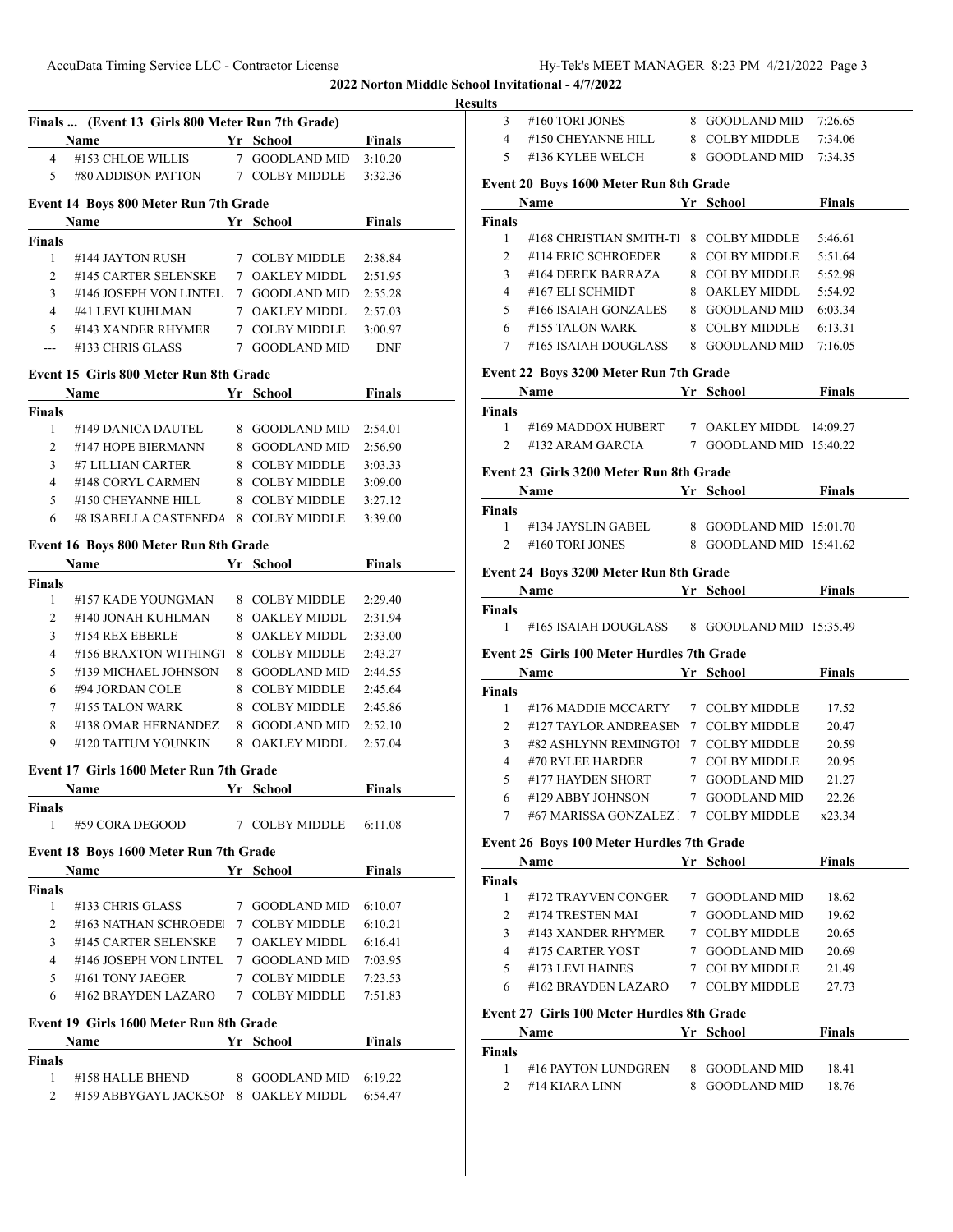|                                                      | Finals  (Event 27 Girls 100 Meter Hurdles 8th Grade) |                          |               |
|------------------------------------------------------|------------------------------------------------------|--------------------------|---------------|
|                                                      | <u>Yr</u> School<br>Name                             | <b>Example 1</b> Finals  |               |
| 3 <sup>7</sup>                                       | #179 JAYLEE QUAIN 8 GOODLAND MID                     |                          | 20.41         |
| $4 \quad$                                            | #178 LIBBY CURE 8 GOODLAND MID 21.07                 |                          |               |
| 5 <sup>5</sup>                                       | #1 RAEDEN ASCHENBREN 8 COLBY MIDDLE 21.18            |                          |               |
| 6                                                    | #159 ABBYGAYL JACKSON 8 OAKLEY MIDDL 21.47           |                          |               |
|                                                      | 7 #9 AUSTIN GERSTBERGER 8 COLBY MIDDLE 22.32         |                          |               |
|                                                      | Event 28 Boys 100 Meter Hurdles 8th Grade            |                          |               |
| <b>Finals</b>                                        | Name Yr School Finals                                |                          |               |
| 1                                                    | #171 BRYTON DIXON 8 COLBY MIDDLE 18.23               |                          |               |
|                                                      | 2 #137 DREW CORWIN 8 GOODLAND MID                    |                          | 18.24         |
|                                                      | 3 #140 JONAH KUHLMAN 8 OAKLEY MIDDL                  |                          | 19.38         |
|                                                      | 4 #170 RYDER DEMPEWOLF 8 COLBY MIDDLE 19.50          |                          |               |
|                                                      | Event 29 Girls 200 Meter Hurdles 7th Grade           |                          |               |
|                                                      | Name<br><b>Example 21 State of School</b> Pinals     |                          |               |
| <b>Finals</b>                                        |                                                      |                          |               |
| 1                                                    | #176 MADDIE MCCARTY 7 COLBY MIDDLE 33.62             |                          |               |
| $\overline{2}$                                       | #177 HAYDEN SHORT 7 GOODLAND MID 37.20               |                          |               |
|                                                      | 3 #70 RYLEE HARDER 7 COLBY MIDDLE 39.48              |                          |               |
|                                                      | 4 #58 MADELINE CROTTS 7 OAKLEY MIDDL 42.46           |                          |               |
|                                                      | Event 30 Boys 200 Meter Hurdles 7th Grade            |                          |               |
|                                                      | Name<br><u> 1990 - John Harry Barn, mars a</u>       | Yr School                | <b>Finals</b> |
| <b>Finals</b>                                        |                                                      |                          |               |
| 1                                                    | #174 TRESTEN MAI 7 GOODLAND MID 34.37                |                          |               |
|                                                      | 2 #172 TRAYVEN CONGER 7 GOODLAND MID 34.53           |                          |               |
|                                                      | 3 #175 CARTER YOST 7 GOODLAND MID 35.61              |                          |               |
|                                                      | 4 #173 LEVI HAINES                                   | 7 COLBY MIDDLE           | 38.20         |
|                                                      | Event 31 Girls 200 Meter Hurdles 8th Grade           |                          |               |
|                                                      | <b>School Finals</b><br>Name                         |                          |               |
|                                                      |                                                      |                          |               |
|                                                      |                                                      |                          |               |
| $1 \quad$                                            | #178 LIBBY CURE 8 GOODLAND MID 33.88                 |                          |               |
|                                                      | 2 #14 KIARA LINN 8 GOODLAND MID 34.18                |                          |               |
| 3 <sup>7</sup>                                       | #16 PAYTON LUNDGREN 8 GOODLAND MID 36.21             |                          |               |
| $\overline{4}$                                       | #1 RAEDEN ASCHENBREN 8 COLBY MIDDLE                  |                          | 36.85         |
| 5                                                    | #179 JAYLEE QUAIN                                    | 8 GOODLAND MID           | 38.11         |
| 6                                                    | #159 ABBYGAYL JACKSON                                | 8 OAKLEY MIDDL           | 40.36         |
| 7                                                    | #9 AUSTIN GERSTBERGER                                | 8 COLBY MIDDLE           | 41.00         |
|                                                      | Event 32 Boys 200 Meter Hurdles 8th Grade            |                          |               |
|                                                      | Name                                                 | Yr School                | Finals        |
|                                                      |                                                      |                          |               |
| 1                                                    | #180 BRAYLON MULL                                    | 8 GOODLAND MID           | 29.97         |
| $\overline{2}$                                       | #90 CHANCE BECKMAN                                   | 8 OAKLEY MIDDL           | 32.49         |
| 3                                                    | #137 DREW CORWIN                                     | 8 GOODLAND MID           | 32.99         |
| 4                                                    | #112 JORGAN SCHILTZ                                  | 8 OAKLEY MIDDL           | 33.90         |
|                                                      |                                                      |                          |               |
|                                                      | Event 33 Girls 4x100 Meter Relay 7th Grade<br>Team   | Relay                    | <b>Finals</b> |
|                                                      |                                                      |                          |               |
| <b>Finals</b><br><b>Finals</b><br><b>Finals</b><br>1 | <b>GOODLAND MID</b>                                  | А                        | 1:02.95       |
|                                                      | 1) #128 NATALIE CURE 7                               | 2) #65 BRACELINN GARZA 7 |               |

| ults           |                                            |                |                           |
|----------------|--------------------------------------------|----------------|---------------------------|
| $---$          | <b>OAKLEY MIDDLE SCHOOL</b>                | $\overline{A}$ | DO                        |
|                | 1) #74 JAYDE KAHLE 7                       |                | 2) #142 EMMA MANDEVILLE 7 |
|                | 3) #83 JOCELYN RITTER 7                    |                | 4) #73 KYLEE HODGES 7     |
|                | Event 34 Boys 4x100 Meter Relay 7th Grade  |                |                           |
|                | Team                                       | Relay          | <b>Finals</b>             |
| <b>Finals</b>  |                                            |                |                           |
| 1              | <b>COLBY MIDDLE SCHOOL</b>                 | A              | 53.96                     |
|                | 1) #32 NATHAN CATES 7                      |                | 2) #34 VANCE DEMPEWOLF 7  |
|                | 3) #182 CASH TUBBS 7                       |                | 4) #121 CARTER GORDON 7   |
| $2^{\circ}$    | <b>OAKLEY MIDDLE SCHOOL</b>                | A              | 58.12                     |
|                | 1) #37 GAGE EBERLE 7                       |                | 2) #43 CHANCE LITTLE 7    |
|                | 3) #122 JANTZ LOWRIE 7                     |                | 4) #45 LAYTON OLLER 7     |
|                | <b>GOODLAND MID</b>                        | A              | DO                        |
|                | 1) #172 TRAYVEN CONGER 7                   |                | 2) #174 TRESTEN MAI 7     |
|                | 3) #175 CARTER YOST 7                      |                | 4) #52 KALEB WILLIAMS 7   |
|                | Event 35 Girls 4x100 Meter Relay 8th Grade |                |                           |
|                | Team                                       | Relay          | <b>Finals</b>             |
| <b>Finals</b>  |                                            |                |                           |
| 1              | <b>GOODLAND MID</b>                        | A              | 58.28                     |
|                | 1) #11 KAYLEE GLOVER 8                     |                | 2) #15 LAUREN LINTON 8    |
|                | 3) #23 ALYSSA RICKARD 8                    |                | 4) #179 JAYLEE QUAIN 8    |
| $\mathfrak{D}$ | COLBY MIDDLE SCHOOL                        | A              | 1:00.53                   |
|                | 1) #3 YATZHIRA BARRAZA 8                   |                | 2) #124 KALYSSA BANDY 8   |
|                | 3) #148 CORYL CARMEN 8                     |                | 4) #181 MADISON HULL 8    |
|                | Event 36 Boys 4x100 Meter Relay 8th Grade  |                |                           |
|                | Team                                       | Relay          | <b>Finals</b>             |
| <b>Finals</b>  |                                            |                |                           |
|                |                                            |                |                           |

| inais         |                             |   |                          |
|---------------|-----------------------------|---|--------------------------|
|               | <b>GOODLAND MID</b>         | А | 47.80                    |
|               | 1) #100 CHAYTON GOODWIN 8   |   | 2) #104 JOSHUA KUMMELL 8 |
|               | 3) #180 BRAYLON MULL 8      |   | 4) #111 JESUS SAUCEDO 8  |
| $\mathcal{D}$ | <b>COLBY MIDDLE SCHOOL</b>  | A | 49.81                    |
|               | 1) #171 BRYTON DIXON 8      |   | 2) #183 CODY WRIGHT 8    |
|               | 3) #95 MAVERICK DAVENPORT   |   | 4) #102 JORDAN JONES 8   |
| 3             | <b>OAKLEY MIDDLE SCHOOL</b> | A | 53.33                    |
|               | 1) #92 CAUY BOSSERMAN 8     |   | 2) #89 CARSEN BEAL 8     |
|               | 3) #90 CHANCE BECKMAN 8     |   | 4) #154 REX EBERLE 8     |

# **Event 37 Girls 4x200 Meter Relay 7th Grade**

|               | Team                        | Relav | <b>Finals</b> |
|---------------|-----------------------------|-------|---------------|
| <b>Finals</b> |                             |       |               |
|               | COLBY MIDDLE SCHOOL         |       | 2:12.09       |
|               | 1) #127 TAYLOR ANDREASEN 7  |       |               |
|               | <b>GOODLAND MID</b>         |       | 2:17.41       |
|               | 1) #65 BRACELINN GARZA 7    |       |               |
| 3             | <b>OAKLEY MIDDLE SCHOOL</b> | А     | 2:22.01       |
|               | 1) #58 MADELINE CROTTS 7    |       |               |

# **Event 38 Boys 4x200 Meter Relay 7th Grade**

 $\overline{\phantom{a}}$ 

|               | Team                     | Relay | <b>Finals</b> |
|---------------|--------------------------|-------|---------------|
| <b>Finals</b> |                          |       |               |
|               | COLBY MIDDLE SCHOOL      |       | 1:58.11       |
|               | 1) #34 VANCE DEMPEWOLF 7 |       |               |
|               | <b>GOODLAND MID</b>      |       | 2:04.71       |
|               | 1) #172 TRAYVEN CONGER 7 |       |               |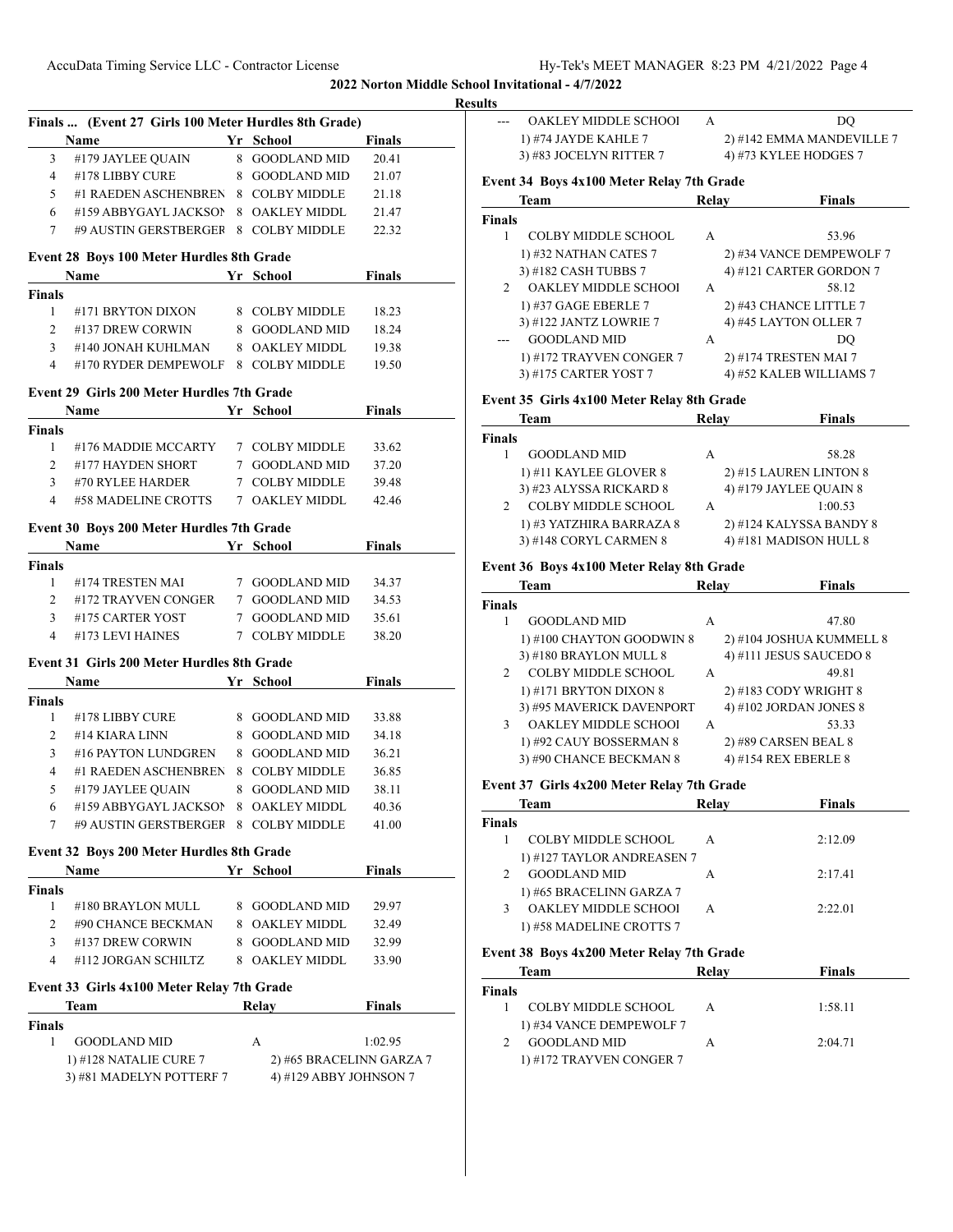| Event 39 Girls 4x200 Meter Relay 8th Grade |                                                                                                                                                                                                                                                                                                                                                                                                                                                                   |                                                                                                                                                                                                                                                                                                                                                                      |
|--------------------------------------------|-------------------------------------------------------------------------------------------------------------------------------------------------------------------------------------------------------------------------------------------------------------------------------------------------------------------------------------------------------------------------------------------------------------------------------------------------------------------|----------------------------------------------------------------------------------------------------------------------------------------------------------------------------------------------------------------------------------------------------------------------------------------------------------------------------------------------------------------------|
| Team                                       | Relav                                                                                                                                                                                                                                                                                                                                                                                                                                                             | <b>Finals</b>                                                                                                                                                                                                                                                                                                                                                        |
|                                            |                                                                                                                                                                                                                                                                                                                                                                                                                                                                   |                                                                                                                                                                                                                                                                                                                                                                      |
| <b>COLBY MIDDLE SCHOOL</b>                 | А                                                                                                                                                                                                                                                                                                                                                                                                                                                                 | 1:59.87                                                                                                                                                                                                                                                                                                                                                              |
| 1) #148 CORYL CARMEN 8                     |                                                                                                                                                                                                                                                                                                                                                                                                                                                                   |                                                                                                                                                                                                                                                                                                                                                                      |
|                                            | А                                                                                                                                                                                                                                                                                                                                                                                                                                                                 | 2:00.87                                                                                                                                                                                                                                                                                                                                                              |
| 1) #125 ALLISON CURE 8                     |                                                                                                                                                                                                                                                                                                                                                                                                                                                                   |                                                                                                                                                                                                                                                                                                                                                                      |
|                                            |                                                                                                                                                                                                                                                                                                                                                                                                                                                                   |                                                                                                                                                                                                                                                                                                                                                                      |
| Team                                       |                                                                                                                                                                                                                                                                                                                                                                                                                                                                   | <b>Finals</b>                                                                                                                                                                                                                                                                                                                                                        |
|                                            |                                                                                                                                                                                                                                                                                                                                                                                                                                                                   |                                                                                                                                                                                                                                                                                                                                                                      |
| <b>GOODLAND MID</b>                        | А                                                                                                                                                                                                                                                                                                                                                                                                                                                                 | 1:49.77                                                                                                                                                                                                                                                                                                                                                              |
| 1) #91 BRODE BERGSMA 8                     |                                                                                                                                                                                                                                                                                                                                                                                                                                                                   |                                                                                                                                                                                                                                                                                                                                                                      |
| COLBY MIDDLE SCHOOL                        | A                                                                                                                                                                                                                                                                                                                                                                                                                                                                 | 1:51.42                                                                                                                                                                                                                                                                                                                                                              |
| 1) #186 COBIN CURRY 8                      |                                                                                                                                                                                                                                                                                                                                                                                                                                                                   |                                                                                                                                                                                                                                                                                                                                                                      |
|                                            | A                                                                                                                                                                                                                                                                                                                                                                                                                                                                 | 2:02.00                                                                                                                                                                                                                                                                                                                                                              |
|                                            |                                                                                                                                                                                                                                                                                                                                                                                                                                                                   |                                                                                                                                                                                                                                                                                                                                                                      |
|                                            |                                                                                                                                                                                                                                                                                                                                                                                                                                                                   |                                                                                                                                                                                                                                                                                                                                                                      |
| Team                                       |                                                                                                                                                                                                                                                                                                                                                                                                                                                                   | <b>Finals</b>                                                                                                                                                                                                                                                                                                                                                        |
|                                            |                                                                                                                                                                                                                                                                                                                                                                                                                                                                   |                                                                                                                                                                                                                                                                                                                                                                      |
| <b>COLBY MIDDLE SCHOOL</b>                 | A                                                                                                                                                                                                                                                                                                                                                                                                                                                                 | 5:00.10                                                                                                                                                                                                                                                                                                                                                              |
| 1) #141 JOSLYN BARTLETT 7                  |                                                                                                                                                                                                                                                                                                                                                                                                                                                                   | 2) #85 LIBBY SOEHNER 7                                                                                                                                                                                                                                                                                                                                               |
| 3) #176 MADDIE MCCARTY 7                   |                                                                                                                                                                                                                                                                                                                                                                                                                                                                   | 4) #61 KORRYNNE DUFFEY 7                                                                                                                                                                                                                                                                                                                                             |
| <b>GOODLAND MID</b>                        | A                                                                                                                                                                                                                                                                                                                                                                                                                                                                 | 5:35.39                                                                                                                                                                                                                                                                                                                                                              |
| 1) #78 KAREN MORENO 7                      |                                                                                                                                                                                                                                                                                                                                                                                                                                                                   | 2) #153 CHLOE WILLIS 7                                                                                                                                                                                                                                                                                                                                               |
|                                            |                                                                                                                                                                                                                                                                                                                                                                                                                                                                   | 4) #152 AZUL MENDEZ 7                                                                                                                                                                                                                                                                                                                                                |
|                                            |                                                                                                                                                                                                                                                                                                                                                                                                                                                                   |                                                                                                                                                                                                                                                                                                                                                                      |
|                                            |                                                                                                                                                                                                                                                                                                                                                                                                                                                                   | Finals                                                                                                                                                                                                                                                                                                                                                               |
|                                            |                                                                                                                                                                                                                                                                                                                                                                                                                                                                   |                                                                                                                                                                                                                                                                                                                                                                      |
|                                            |                                                                                                                                                                                                                                                                                                                                                                                                                                                                   | 4:28.09                                                                                                                                                                                                                                                                                                                                                              |
|                                            |                                                                                                                                                                                                                                                                                                                                                                                                                                                                   | 2) #144 JAYTON RUSH 7                                                                                                                                                                                                                                                                                                                                                |
|                                            |                                                                                                                                                                                                                                                                                                                                                                                                                                                                   | 4) #34 VANCE DEMPEWOLF 7                                                                                                                                                                                                                                                                                                                                             |
|                                            |                                                                                                                                                                                                                                                                                                                                                                                                                                                                   | 4:41.55                                                                                                                                                                                                                                                                                                                                                              |
|                                            |                                                                                                                                                                                                                                                                                                                                                                                                                                                                   | 2) #44 JAXON MILLER 7                                                                                                                                                                                                                                                                                                                                                |
|                                            |                                                                                                                                                                                                                                                                                                                                                                                                                                                                   | 4) #191 ETHAN HORINEK 7                                                                                                                                                                                                                                                                                                                                              |
|                                            |                                                                                                                                                                                                                                                                                                                                                                                                                                                                   | 4:47.56                                                                                                                                                                                                                                                                                                                                                              |
|                                            |                                                                                                                                                                                                                                                                                                                                                                                                                                                                   | 2) #169 MADDOX HUBERT 7                                                                                                                                                                                                                                                                                                                                              |
|                                            |                                                                                                                                                                                                                                                                                                                                                                                                                                                                   | 4) #45 LAYTON OLLER 7                                                                                                                                                                                                                                                                                                                                                |
|                                            |                                                                                                                                                                                                                                                                                                                                                                                                                                                                   |                                                                                                                                                                                                                                                                                                                                                                      |
|                                            |                                                                                                                                                                                                                                                                                                                                                                                                                                                                   |                                                                                                                                                                                                                                                                                                                                                                      |
|                                            |                                                                                                                                                                                                                                                                                                                                                                                                                                                                   | Finals                                                                                                                                                                                                                                                                                                                                                               |
|                                            |                                                                                                                                                                                                                                                                                                                                                                                                                                                                   | 4:55.33                                                                                                                                                                                                                                                                                                                                                              |
|                                            |                                                                                                                                                                                                                                                                                                                                                                                                                                                                   |                                                                                                                                                                                                                                                                                                                                                                      |
|                                            |                                                                                                                                                                                                                                                                                                                                                                                                                                                                   | 2) #159 ABBYGAYL JACKSON 8                                                                                                                                                                                                                                                                                                                                           |
|                                            |                                                                                                                                                                                                                                                                                                                                                                                                                                                                   | 4) #5 JADE BECKMAN 8                                                                                                                                                                                                                                                                                                                                                 |
|                                            |                                                                                                                                                                                                                                                                                                                                                                                                                                                                   | 4:59.91                                                                                                                                                                                                                                                                                                                                                              |
|                                            |                                                                                                                                                                                                                                                                                                                                                                                                                                                                   | 2) #125 ALLISON CURE 8                                                                                                                                                                                                                                                                                                                                               |
| 3) #149 DANICA DAUTEL 8                    |                                                                                                                                                                                                                                                                                                                                                                                                                                                                   | 4) #134 JAYSLIN GABEL 8                                                                                                                                                                                                                                                                                                                                              |
| <b>COLBY MIDDLE SCHOOL</b>                 | А                                                                                                                                                                                                                                                                                                                                                                                                                                                                 | DQ                                                                                                                                                                                                                                                                                                                                                                   |
|                                            |                                                                                                                                                                                                                                                                                                                                                                                                                                                                   | 2) #7 LILLIAN CARTER 8                                                                                                                                                                                                                                                                                                                                               |
| 1) #193 BRITTANY SWARTZ 8                  |                                                                                                                                                                                                                                                                                                                                                                                                                                                                   |                                                                                                                                                                                                                                                                                                                                                                      |
| 3) #192 BRAELYN STUPKA 8                   |                                                                                                                                                                                                                                                                                                                                                                                                                                                                   |                                                                                                                                                                                                                                                                                                                                                                      |
|                                            |                                                                                                                                                                                                                                                                                                                                                                                                                                                                   |                                                                                                                                                                                                                                                                                                                                                                      |
|                                            |                                                                                                                                                                                                                                                                                                                                                                                                                                                                   | 4) #18 ADDYSIN MOLLENDOR {                                                                                                                                                                                                                                                                                                                                           |
|                                            | <b>Finals</b><br><b>GOODLAND MID</b><br><b>Finals</b><br>OAKLEY MIDDLE SCHOO!<br><b>Finals</b><br>Team<br><b>Finals</b><br><b>COLBY MIDDLE SCHOOL</b><br>1) #182 CASH TUBBS 7<br><b>GOODLAND MID</b><br>1) #133 CHRIS GLASS 7<br>OAKLEY MIDDLE SCHOO!<br>1) #145 CARTER SELENSKE 7<br>3) #122 JANTZ LOWRIE 7<br>Team<br><b>Finals</b><br>OAKLEY MIDDLE SCHOO!<br>1) #135 BRYNN JOHNSON 8<br>3) #12 CAITLIN GRAY 8<br><b>GOODLAND MID</b><br>1) #158 HALLE BHEND 8 | Event 40 Boys 4x200 Meter Relay 8th Grade<br>Relay<br>1) #187 KEAGAN GLASSMAN 8<br>Event 41 Girls 4x400 Meter Relay 7th Grade<br>Relay<br>3) #68 JAYDA GOTCHALL 7<br>Event 42 Boys 4x400 Meter Relay 7th Grade<br>Relay<br>A<br>3) #163 NATHAN SCHROEDER 7<br>A<br>3) #146 JOSEPH VON LINTEL 7<br>A<br>Event 43 Girls 4x400 Meter Relay 8th Grade<br>Relay<br>А<br>А |

|        | Event 44 Boys 4x400 Meter Relay 8th Grade    |                 |                |                              |
|--------|----------------------------------------------|-----------------|----------------|------------------------------|
|        | Team                                         |                 | Relay          | <b>Finals</b>                |
| Finals |                                              |                 |                |                              |
| 1      | <b>GOODLAND MID</b>                          |                 | А              | 4:07.62                      |
|        | 1) #166 ISAIAH GONZALES 8                    |                 |                | 2) #100 CHAYTON GOODWIN 8    |
|        | 3) #104 JOSHUA KUMMELL 8                     |                 |                | 4) #180 BRAYLON MULL 8       |
| 2      | <b>COLBY MIDDLE SCHOOL</b>                   |                 | А              | 4:16.70                      |
|        | 1) #171 BRYTON DIXON 8                       |                 |                | 2) #106 BRECK NIBLOCK 8      |
|        | 3) #114 ERIC SCHROEDER 8                     |                 |                | 4) #168 CHRISTIAN SMITH-TITU |
| 3      | OAKLEY MIDDLE SCHOO!                         |                 | A              | 4:20.49                      |
|        | 1) #154 REX EBERLE 8                         |                 |                | 2) #167 ELI SCHMIDT 8        |
|        | 3) #92 CAUY BOSSERMAN 8                      |                 |                | 4) #140 JONAH KUHLMAN 8      |
|        | Event 46 Boys 4x800 Meter Relay 7th Grade    |                 |                |                              |
|        | Team                                         |                 | Relay          | <b>Finals</b>                |
| Finals |                                              |                 |                |                              |
| 1      | <b>COLBY MIDDLE SCHOOL</b>                   |                 | А              | 10:45.00                     |
|        | 1) #144 JAYTON RUSH 7                        |                 |                | $2)$ #121 CARTER GORDON 7    |
|        | 3) #163 NATHAN SCHROEDER 7                   |                 |                | 4) #51 SEAN WEDERSKI 7       |
|        | Event 47 Girls 4x800 Meter Relay 8th Grade   |                 |                |                              |
|        | <b>Team</b>                                  |                 | Relay          | <b>Finals</b>                |
| Finals |                                              |                 |                |                              |
| 1      | <b>GOODLAND MID</b>                          |                 | А              | 11:58.54                     |
|        | 1) #147 HOPE BIERMANN 8                      |                 |                | 2) #158 HALLE BHEND 8        |
|        | 3) #149 DANICA DAUTEL 8                      |                 |                | 4) #134 JAYSLIN GABEL 8      |
|        |                                              |                 |                |                              |
|        | Event 48 Boys 4x800 Meter Relay 8th Grade    |                 |                |                              |
| Finals | Team                                         |                 | Relay          | <b>Finals</b>                |
| 1      | <b>COLBY MIDDLE SCHOOL</b>                   |                 | A              | 10:23.67                     |
|        | 1) #168 CHRISTIAN SMITH-TITU                 |                 |                | 2) #156 BRAXTON WITHINGTOI   |
|        | 3) #164 DEREK BARRAZA 8                      |                 |                | 4) #157 KADE YOUNGMAN 8      |
| 2      | <b>GOODLAND MID</b>                          |                 | A              | 10:47.50                     |
|        | 1) #138 OMAR HERNANDEZ 8                     |                 |                | 2) #166 ISAIAH GONZALES 8    |
|        | 3) #139 MICHAEL JOHNSON 8                    |                 |                | 4) #109 KADO ROMERO 8        |
|        |                                              |                 |                |                              |
|        | <b>Event 101 Girls Shot Put 7th Grade</b>    |                 |                |                              |
|        | Name                                         |                 | Yr School      | <b>Finals</b>                |
| Finals |                                              |                 |                |                              |
|        | 1 #202 HARPER VAUGHN 7 COLBY MIDDLE 31-11.25 |                 |                |                              |
| 2      | #72 MORGAN HILLS                             |                 |                | 7 COLBY MIDDLE 31-01.00      |
| 3      | #190 BROOKE SMITH                            |                 |                | 7 OAKLEY MIDDL 29-09.75      |
| 4      | #85 LIBBY SOEHNER                            |                 | 7 COLBY MIDDLE | 27-03.25                     |
| 5      | #199 EMILY HOPPE                             |                 |                | 7 GOODLAND MID 24-00.25      |
| 6      | #87 ANNABELL ZERR                            |                 |                | 7 COLBY MIDDLE 23-07.00      |
| 7      | #79 ZOE MYERS                                |                 |                | 7 OAKLEY MIDDL 23-03.25      |
| 8      | #66 LEXY GOLEMBOSKI                          |                 |                | 7 COLBY MIDDLE x21-07.00     |
| 9      | #200 RYLEA MARTIN                            | $7\phantom{.0}$ |                | GOODLAND MID 20-09.00        |
| 10     | #76 JANESSA LEIJA                            |                 |                | 7 COLBY MIDDLE x20-05.50     |
| 11     | #64 IZABELLA FUENTES                         |                 |                | 7 COLBY MIDDLE x19-05.75     |
| 12     | #201 JAYLA MILLER                            |                 |                | 7 GOODLAND MID 17-05.00      |
| 13     | #198 BRILEY BERGSMA                          | 7               |                | GOODLAND MID 17-00.25        |
| 14     | #56 AVIANA BALBUENA                          |                 |                | 7 COLBY MIDDLE x17-00.00     |
| 15     | #86 GALA WHITE                               | 7               |                | COLBY MIDDLE x15-00.50       |
| ---    | #71 KAPRICE HELDEMAN                         |                 | 7 GOODLAND MID | FOUL                         |
|        |                                              |                 |                |                              |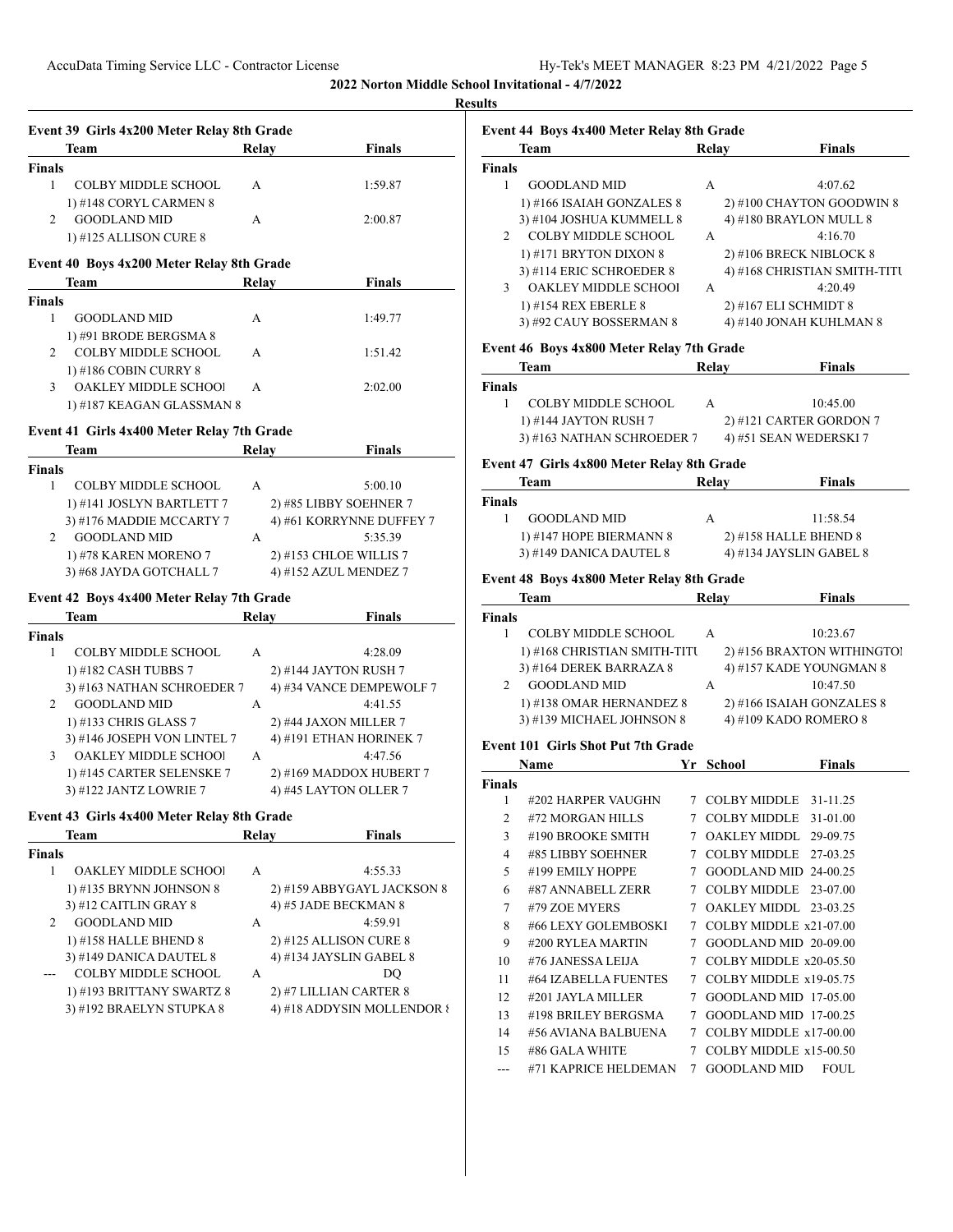**Results**

| <b>Event 102 Boys Shot Put 7th Grade</b> |                      |             |                                |  |  |
|------------------------------------------|----------------------|-------------|--------------------------------|--|--|
|                                          | <b>Name</b>          | Yr          | <b>Finals</b><br><b>School</b> |  |  |
| Finals                                   |                      |             |                                |  |  |
| 1                                        | #191 ETHAN HORINEK   | $\tau$      | GOODLAND MID 35-09.50          |  |  |
| $\mathfrak{D}$                           | #204 TATE DOUGLAS    | 7           | GOODLAND MID 31-02.00          |  |  |
| 3                                        | #184 MCCAGER WRIGHT  | 7           | COLBY MIDDLE<br>31-01.50       |  |  |
| 4                                        | #123 NASH NACHTIGAL  | 7           | GOODLAND MID 30-11.00          |  |  |
| 5                                        | #205 BRADEN FISHER   | 7           | GOODLAND MID 29-04.00          |  |  |
| 6                                        | #206 JARON SMADES    | $\tau$      | GOODLAND MIDx29-02.50          |  |  |
| 7                                        | #40 AYDEN JOSLYN     | 7           | COLBY MIDDLE 26-04.50          |  |  |
| 8                                        | #203 SENAM AGOKA     | 7           | GOODLAND MIDx25-02.00          |  |  |
| 9                                        | #50 BRETTON THOMAS   | 7           | COLBY MIDDLE 24-00.50          |  |  |
| 10                                       | #48 BRAYDEN SCHILTZ  | 7           | OAKLEY MIDDL 23-04.00          |  |  |
| 11                                       | #208 RHETT SCHEOPNER | 7           | GOODLAND MIDx22-08.50          |  |  |
| 12                                       | #54 BOSTON WOOFTER   | $\tau$      | COLBY MIDDLE 22-04.50          |  |  |
| 13                                       | #47 MICHAEL QUENZER  | 7           | COLBY MIDDLE x21-05.50         |  |  |
| 14                                       | #30 METTHEW BERLS    | 7           | GOODLAND MIDx20-04.00          |  |  |
| 15                                       | #39 QUINTON HERNANDE | 7           | GOODLAND MIDx19-09.00          |  |  |
| 16                                       | #55 KIEREN YOUNGMAN  | $\tau$      | COLBY MIDDLE $x17-11.00$       |  |  |
| 17                                       | #36 QUINN DINKEL     | 7           | OAKLEY MIDDL 16-07.50          |  |  |
| 18                                       | #31 KELLEN BROOKS    |             | 7 OAKLEY MIDDL<br>$16-01.00$   |  |  |
| 19                                       | #53 LOUWAYNE WILLIAM | $7^{\circ}$ | OAKLEY MIDDL 15-04.50          |  |  |
| 20                                       | #35 CONNOR DINKEL    |             | 7 OAKLEY MIDDL x15-03.00       |  |  |
| 21                                       | #38 JAMES GEE        | 7           | OAKLEY MIDDL x14-05.00         |  |  |
|                                          |                      |             |                                |  |  |

#### **Event 103 Girls Shot Put 8th Grade**

|               | <b>Name</b>          | Yr | School                   | <b>Finals</b> |
|---------------|----------------------|----|--------------------------|---------------|
| <b>Finals</b> |                      |    |                          |               |
| 1             | #124 KALYSSA BANDY   | 8  | <b>COLBY MIDDLE</b>      | 36-02.50      |
| 2             | #194 SADIE CHENEY    | 8  | <b>COLBY MIDDLE</b>      | 29-00.50      |
| 3             | #3 YATZHIRA BARRAZA  | 8  | <b>COLBY MIDDLE</b>      | 28-10.25      |
| 4             | #195 AZUL BARRON     | 8  | GOODLAND MID 28-09.75    |               |
| 5             | #22 MAKENZI RHYMER   | 8  | <b>COLBY MIDDLE</b>      | 27-07.50      |
| 6             | #4 ELIZABETH BECKMAN | 8  | OAKLEY MIDDL 27-00.00    |               |
| 7             | #17 ABBIE MANDEVILLE | 8  | $OAKLEY MIDDI. 25-07.50$ |               |
| 8             | #13 TAYDON JANOUSEK  | 8  | COLBY MIDDLE $x22-04.00$ |               |
| 9             | #196 ASHLYN FRANZ    | 8  | $GOODLAND MID$ 20-10.00  |               |
| 10            | #21 KASIRA REPSHIRE  | 8  | OAKLEY MIDDL 20-00.50    |               |
| 11            | #2 ANIALI BALBUENA   | 8  | COLBY MIDDLE x18-09.25   |               |
| 12            | #20 MOLLY NORMAN     | 8  | COLBY MIDDLE x17-07.25   |               |

# **Event 104 Boys Shot Put 8th Grade**

|               | <b>Name</b>          |    | <b>Finals</b><br>Yr School |  |
|---------------|----------------------|----|----------------------------|--|
| <b>Finals</b> |                      |    |                            |  |
| 1             | #102 JORDAN JONES    | 8. | $COLBY MIDDLE$ 41-06.50    |  |
| 2             | $#189$ REID RYAN     | 8  | COLBY MIDDLE<br>36-05.50   |  |
| 3             | #98 DRADDEN FOSTER   |    | 8 OAKLEY MIDDL 34-04.50    |  |
| 4             | #105 MANUEL MANCIA   |    | 8 OAKLEY MIDDL 34-01.50    |  |
| 5             | #183 CODY WRIGHT     |    | 8 COLBY MIDDLE 31-11.50    |  |
| 6             | #117 BRADY WIEDEMAN  | 8. | $COLBY MIDDLE 31-00.00$    |  |
| 7             | #108 LANDON RITTER   |    | 8 COLBY MIDDLE $x30-08.00$ |  |
| 8             | #116 NATHAN WEBER    |    | 8 OAKLEY MIDDL 28-04.00    |  |
| 9             | #88 JACOB ALEXANDER  | 8. | COLBY MIDDLE $x27-07.00$   |  |
| 10            | #197 JACKSON EMIG    | 8  | GOODLAND MID 26-11.00      |  |
| 11            | #187 KEAGAN GLASSMAN |    | 8 OAKLEY MIDDL 26-10.00    |  |
| 12            | #119 BROGAN WOLF     |    | 8 OAKLEY MIDDL x26-09.00   |  |

| 13  | #110 TYSON RYBURN                               | 8 OAKLEY MIDDL x25-08.00 |
|-----|-------------------------------------------------|--------------------------|
| 14  | #103 ZACHARY KISTLER                            | 8 COLBY MIDDLE x23-09.50 |
| 15. | #99 CECILLO GAUCIN-ESP 8 OAKLEY MIDDL x21-03.00 |                          |
|     |                                                 |                          |

## **Event 105 Girls Discus Throw 7th Grade**

|                | Name                 | Yr | School              | Finals    |  |
|----------------|----------------------|----|---------------------|-----------|--|
| Finals         |                      |    |                     |           |  |
| 1              | #199 EMILY HOPPE     | 7  | <b>GOODLAND MID</b> | $72 - 02$ |  |
| $\mathfrak{D}$ | #142 EMMA MANDEVILLE | 7  | OAKLEY MIDDL        | 71-03     |  |
| 3              | #190 BROOKE SMITH    | 7  | <b>OAKLEY MIDDL</b> | 61-06     |  |
| 4              | #202 HARPER VAUGHN   | 7  | <b>COLBY MIDDLE</b> | 59-09     |  |
| 5              | #77 AUBRI LILLY      | 7  | <b>COLBY MIDDLE</b> | 53-05     |  |
| 6              | #63 EMILY FLANAGIN   | 7  | <b>COLBY MIDDLE</b> | 53-04     |  |
| 7              | #60 AUBREE DINGES    | 7  | <b>OAKLEY MIDDL</b> | 49-05     |  |
| 8              | #81 MADELYN POTTERF  | 7  | <b>GOODLAND MID</b> | 48-02     |  |
| 9              | #201 JAYLA MILLER    | 7  | <b>GOODLAND MID</b> | 44-06     |  |
| 10             | #66 LEXY GOLEMBOSKI  | 7  | <b>COLBY MIDDLE</b> | 44-05     |  |
| 11             | #76 JANESSA LEIJA    | 7  | <b>COLBY MIDDLE</b> | $x43-00$  |  |
| 12             | #87 ANNABELL ZERR    | 7  | <b>COLBY MIDDLE</b> | $x42-11$  |  |
| 13             | #200 RYLEA MARTIN    | 7  | <b>GOODLAND MID</b> | 42-07     |  |
| 14             | #198 BRILEY BERGSMA  | 7  | <b>GOODLAND MID</b> | $x39-10$  |  |
| 15             | #57 JORDYN BANGE     | 7  | <b>COLBY MIDDLE</b> | x35-07    |  |
| 16             | #69 HEIDI GRAY       | 7  | <b>COLBY MIDDLE</b> | x34-08    |  |
| 17             | #131 BRISTOL NIBLOCK | 7  | <b>COLBY MIDDLE</b> | $x29-03$  |  |
| 18             | #64 IZABELLA FUENTES | 7  | <b>COLBY MIDDLE</b> | $x26-11$  |  |

## **Event 106 Boys Discus Throw 7th Grade**

|                | Name                   |                 | Yr School           | <b>Finals</b> |  |
|----------------|------------------------|-----------------|---------------------|---------------|--|
| Finals         |                        |                 |                     |               |  |
| 1              | #191 ETHAN HORINEK     |                 | 7 GOODLAND MID      | $91-10$       |  |
| 2              | #41 LEVI KUHLMAN       | $7^{\circ}$     | <b>OAKLEY MIDDL</b> | 89-03         |  |
| 3              | #123 NASH NACHTIGAL    | $7^{\circ}$     | <b>GOODLAND MID</b> | 80-03         |  |
| $\overline{4}$ | #184 MCCAGER WRIGHT    | $7^{\circ}$     | <b>COLBY MIDDLE</b> | 77-07         |  |
| 5              | #204 TATE DOUGLAS      |                 | 7 GOODLAND MID      | 75-05         |  |
| 6              | #33 KAGE DANIELS       |                 | 7 COLBY MIDDLE      | 69-00         |  |
| 7              | #203 SENAM AGOKA       |                 | 7 GOODLAND MID      | 68-10         |  |
| 8              | #205 BRADEN FISHER     | $7\overline{ }$ | <b>GOODLAND MID</b> | $x66-10$      |  |
| 9              | #206 JARON SMADES      | $7^{\circ}$     | <b>GOODLAND MID</b> | $x62-06$      |  |
| 10             | #42 LOGAN KUMMEL       | $7^{\circ}$     | <b>GOODLAND MID</b> | $x62-00$      |  |
| 11             | #146 JOSEPH VON LINTEL | $7\overline{ }$ | <b>GOODLAND MID</b> | $x61-10$      |  |
| 12             | #30 METTHEW BERLS      | $7\overline{ }$ | <b>GOODLAND MID</b> | $x61-08$      |  |
| 13             | #40 AYDEN JOSLYN       |                 | 7 COLBY MIDDLE      | $61-02$       |  |
| 14             | #50 BRETTON THOMAS     |                 | 7 COLBY MIDDLE      | 58-00         |  |
| 15             | #54 BOSTON WOOFTER     |                 | 7 COLBY MIDDLE      | $x57-09$      |  |
| 16             | #208 RHETT SCHEOPNER   | $7\phantom{0}$  | <b>GOODLAND MID</b> | $x57-02$      |  |
| 17             | #47 MICHAEL QUENZER    | $7\overline{ }$ | <b>COLBY MIDDLE</b> | $x55-08$      |  |
| 18             | #39 OUINTON HERNANDE   | $7\overline{ }$ | <b>GOODLAND MID</b> | $x52-02$      |  |
| 19             | #31 KELLEN BROOKS      | $7^{\circ}$     | <b>OAKLEY MIDDL</b> | 48-03         |  |
| 20             | #55 KIEREN YOUNGMAN    | $\tau$          | <b>COLBY MIDDLE</b> | x44-08        |  |
| 21             | #38 JAMES GEE          | 7               | <b>OAKLEY MIDDL</b> | 39-09         |  |
| 22             | #53 LOUWAYNE WILLIAM   |                 | 7 OAKLEY MIDDL      | 38-00         |  |
| 23             | #36 QUINN DINKEL       |                 | 7 OAKLEY MIDDL      | $x37-05$      |  |
| 24             | #35 CONNOR DINKEL      | $7^{\circ}$     | <b>OAKLEY MIDDL</b> | $x23-02$      |  |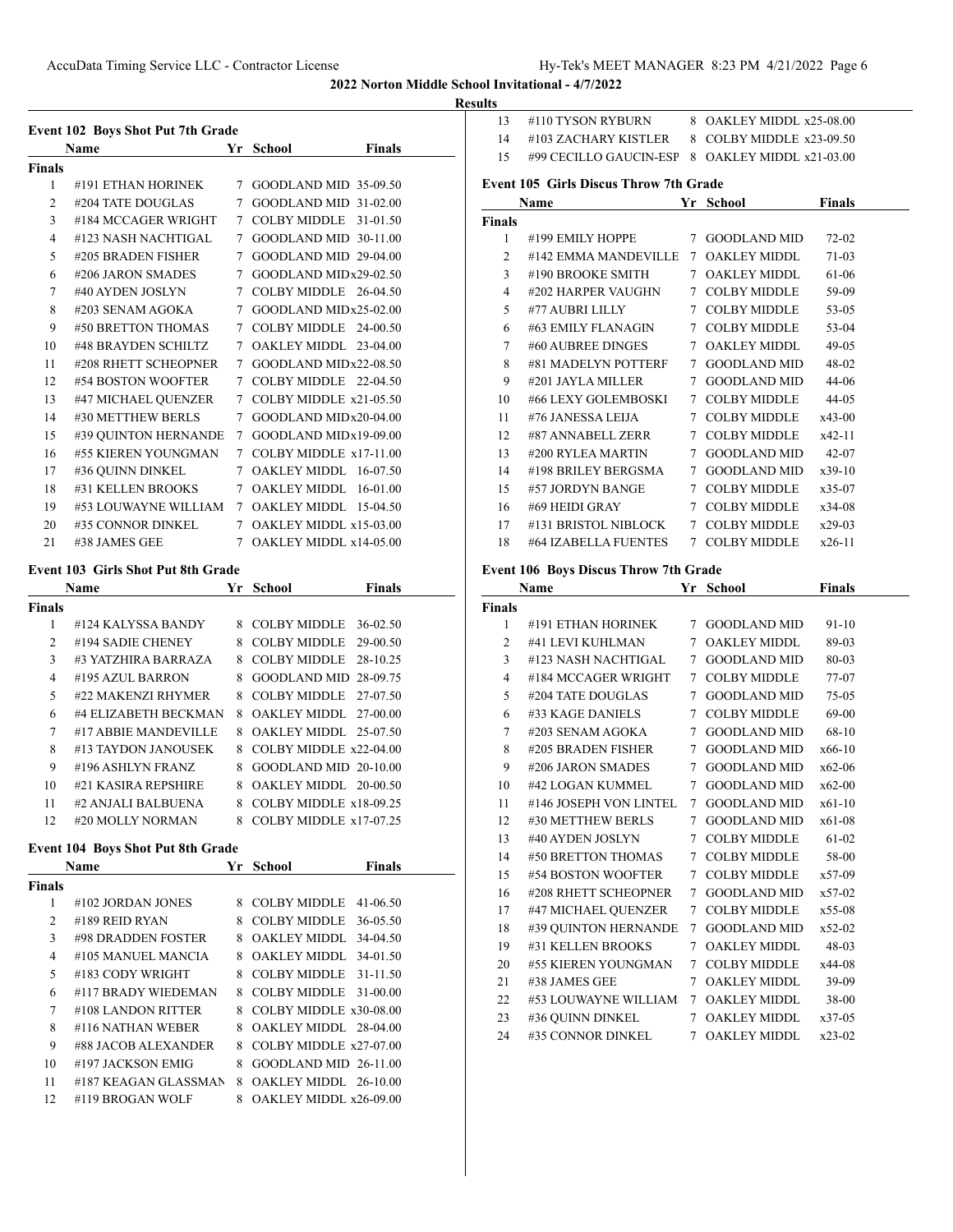## **Results**

|                     | <b>Event 107 Girls Discus Throw 8th Grade</b> |                                  |                 | <b>Event 1</b>                |
|---------------------|-----------------------------------------------|----------------------------------|-----------------|-------------------------------|
|                     | Name                                          | Yr School                        | <b>Finals</b>   |                               |
| <b>Finals</b><br>1  | #25 AUTUMN RUSSELL                            | 8 GOODLAND MID                   | 79-03           | Finals<br>1                   |
| 2                   | #193 BRITTANY SWARTZ                          | 8 COLBY MIDDLE                   | 73-01           | 2                             |
| 3                   | #124 KALYSSA BANDY                            | 8 COLBY MIDDLE                   | 67-09           | 3                             |
| $\overline{4}$      | #4 ELIZABETH BECKMAN                          | 8 OAKLEY MIDDL                   | 65-04           |                               |
| 5                   | #135 BRYNN JOHNSON                            | 8 OAKLEY MIDDL                   | 64-05           | ---                           |
| 6                   | #3 YATZHIRA BARRAZA                           | 8 COLBY MIDDLE                   | 63-04           |                               |
| 7                   | #17 ABBIE MANDEVILLE                          | 8 OAKLEY MIDDL                   | $62 - 06$       | Event 1                       |
| 8                   | #195 AZUL BARRON                              | 8 GOODLAND MID                   | 56-01           |                               |
| 9                   | #194 SADIE CHENEY                             | 8 COLBY MIDDLE                   | 55-07           | <b>Finals</b>                 |
| 10                  | #136 KYLEE WELCH                              | 8 GOODLAND MID                   | 53-00           | 1                             |
| 11                  | #22 MAKENZI RHYMER                            | 8 COLBY MIDDLE                   | $x52-01$        | $\mathbf{2}$                  |
| 12                  | #148 CORYL CARMEN                             | 8 COLBY MIDDLE                   | x48-03          | 3                             |
| 13                  | #21 KASIRA REPSHIRE                           | 8 OAKLEY MIDDL                   | $46 - 06$       | $\overline{4}$                |
| 14                  | #196 ASHLYN FRANZ                             | 8 GOODLAND MID                   | $46 - 00$       |                               |
| 15                  | #160 TORI JONES                               | 8 GOODLAND MID                   | x40-09          |                               |
| 16                  | #207 MARCY STASSER                            | 8 GOODLAND MID                   | x40-01          |                               |
| 17                  | #8 ISABELLA CASTENEDA                         | 8 COLBY MIDDLE                   | x39-06          | <b>Event 1</b>                |
| 18                  | #6 ISABELLA CADAVID                           | 8 GOODLAND MID                   | $x37-06$        |                               |
| 19                  | #2 ANJALI BALBUENA                            | 8 COLBY MIDDLE                   | $x35-01$        | Finals                        |
| 20                  | #13 TAYDON JANOUSEK                           | 8 COLBY MIDDLE                   | $x32-02$        | 1                             |
|                     |                                               |                                  |                 | $\mathbf{2}$                  |
|                     | Event 108 Boys Discus Throw 8th Grade         |                                  |                 | 3                             |
|                     | Name                                          | Yr School                        | <b>Finals</b>   | $\overline{4}$                |
| <b>Finals</b>       |                                               |                                  |                 | 4                             |
| $\mathbf{1}$        | #104 JOSHUA KUMMELL                           | 8 GOODLAND MID                   | 113-09          | 6                             |
| $\overline{c}$      | #117 BRADY WIEDEMAN                           | 8 COLBY MIDDLE                   | 108-10          | 7                             |
| 3<br>$\overline{4}$ | #105 MANUEL MANCIA                            | 8 OAKLEY MIDDL                   | 108-00          | 8                             |
|                     | #189 REID RYAN                                | 8 COLBY MIDDLE                   | 102-05          |                               |
| 5<br>6              | #108 LANDON RITTER<br>#187 KEAGAN GLASSMAN    | 8 COLBY MIDDLE                   | 100-07<br>87-00 | Event 1                       |
| 7                   | #186 COBIN CURRY                              | 8 OAKLEY MIDDL<br>8 COLBY MIDDLE | 86-08           |                               |
| 8                   | #110 TYSON RYBURN                             | 8 OAKLEY MIDDL                   | 80-08           | Finals                        |
| 9                   | #88 JACOB ALEXANDER                           | 8 COLBY MIDDLE                   | $x72-00$        | 1                             |
| 10                  | #119 BROGAN WOLF                              | 8 OAKLEY MIDDL                   | 70-09           | 2                             |
| 11                  | #116 NATHAN WEBER                             | 8 OAKLEY MIDDL                   | $x69-05$        | 3                             |
| 12                  | #98 DRADDEN FOSTER                            | 8 OAKLEY MIDDL x68-10            |                 | $\overline{4}$                |
| 13                  | #188 CODY POLLEY                              | 8 OAKLEY MIDDL                   | x68-08          | 5                             |
| 14                  | #107 QUINTON REEH                             | 8 OAKLEY MIDDL                   | x66-05          | 6<br>$\overline{\mathcal{I}}$ |
| 15                  | #197 JACKSON EMIG                             | 8 GOODLAND MID                   | 64-03           | 8                             |
| 16                  | #99 CECILLO GAUCIN-ESF                        | 8 OAKLEY MIDDL                   | x59-02          | 9                             |
| 17                  | #103 ZACHARY KISTLER                          | 8 COLBY MIDDLE                   | $x55-00$        |                               |
| 18                  | #113 RYKER SCHMIDTBEF                         | 8 COLBY MIDDLE                   | x44-00          | 10                            |
|                     |                                               |                                  |                 | <b>Event 1</b>                |
|                     | Event 109 Girls High Jump 7th Grade           |                                  |                 |                               |
|                     | Name                                          | Yr School                        | Finals          | Finals                        |
| <b>Finals</b>       |                                               |                                  |                 | 1                             |
| 1                   | #128 NATALIE CURE                             | 7 GOODLAND MID                   | $4 - 00.00$     | 2                             |
| 2                   | #61 KORRYNNE DUFFEY                           | 7 COLBY MIDDLE                   | $3-10.00$       | 3                             |
| 3                   | #131 BRISTOL NIBLOCK                          | 7 COLBY MIDDLE                   | $J3-10.00$      | $\overline{4}$                |
| 4                   | #57 JORDYN BANGE                              | 7 COLBY MIDDLE                   | 3-08.00         | 5                             |
| $--$                | <b>LAKYN SIMS</b>                             | <b>COLBY MIDDLE</b>              | NH              | $\boldsymbol{6}$              |
|                     |                                               |                                  |                 | 7                             |
|                     |                                               |                                  |                 |                               |
|                     |                                               |                                  |                 | 8                             |

| ПS               |                                                                                                                                                                                                                                |                                          |               |
|------------------|--------------------------------------------------------------------------------------------------------------------------------------------------------------------------------------------------------------------------------|------------------------------------------|---------------|
|                  | Event 110 Boys High Jump 7th Grade                                                                                                                                                                                             |                                          |               |
|                  | Name Yr School                                                                                                                                                                                                                 |                                          | Finals        |
| Finals           |                                                                                                                                                                                                                                |                                          |               |
| $\mathbf{1}$     | #51 SEAN WEDERSKI                                                                                                                                                                                                              | 7 COLBY MIDDLE                           | $4 - 10.00$   |
| $\overline{2}$   | #122 JANTZ LOWRIE                                                                                                                                                                                                              | 7 OAKLEY MIDDL                           | 4-08.00       |
| $\mathfrak{Z}$   | #50 BRETTON THOMAS                                                                                                                                                                                                             | 7 COLBY MIDDLE                           | $4 - 00.00$   |
|                  | --- #28 BRAXTON ALLEN-KEI 7 COLBY MIDDLE                                                                                                                                                                                       |                                          | NH            |
| ---              | #49 BREYLYN SHANAHAN 7 COLBY MIDDLE                                                                                                                                                                                            |                                          | NH            |
|                  | Event 111 Girls High Jump 8th Grade                                                                                                                                                                                            |                                          |               |
|                  | Name Yr School                                                                                                                                                                                                                 |                                          | <b>Finals</b> |
| Finals           |                                                                                                                                                                                                                                |                                          |               |
| 1                | #15 LAUREN LINTON                                                                                                                                                                                                              | 8 GOODLAND MID                           | 4-06.00       |
| $\overline{c}$   | $\#135$ BRYNN JOHNSON                                                                                                                                                                                                          | 8 OAKLEY MIDDL                           | $4 - 02.00$   |
|                  |                                                                                                                                                                                                                                |                                          | 4-00.00       |
|                  | 4 #193 BRITTANY SWARTZ 8 COLBY MIDDLE<br>4 #192 BRAELYN STUPKA 8 COLBY MIDDLE<br>4 #179 JAYLEE QUAIN 8 GOODLAND MID                                                                                                            |                                          | 3-08.00       |
|                  |                                                                                                                                                                                                                                |                                          | NH            |
|                  | --- #178 LIBBY CURE                                                                                                                                                                                                            | 8 GOODLAND MID                           | NH            |
|                  | --- #8 ISABELLA CASTENEDA 8 COLBY MIDDLE                                                                                                                                                                                       |                                          | NH            |
|                  | Event 112 Boys High Jump 8th Grade                                                                                                                                                                                             |                                          |               |
|                  | Name <b>School School Finals</b>                                                                                                                                                                                               |                                          |               |
| Finals           |                                                                                                                                                                                                                                |                                          |               |
| 1                | #138 OMAR HERNANDEZ                                                                                                                                                                                                            | 8 GOODLAND MID 5-04.00                   |               |
| $\overline{c}$   | #93 CALEB CERSOVSKY                                                                                                                                                                                                            | 8 COLBY MIDDLE 4-10.00                   |               |
| 3                | #168 CHRISTIAN SMITH-T]                                                                                                                                                                                                        | 8 COLBY MIDDLE                           | 4-08.00       |
| $\overline{4}$   | #139 MICHAEL JOHNSON                                                                                                                                                                                                           | 8 GOODLAND MID J4-08.00                  |               |
| $\overline{4}$   | #186 COBIN CURRY                                                                                                                                                                                                               | 8 COLBY MIDDLE                           | J4-08.00      |
|                  |                                                                                                                                                                                                                                |                                          |               |
| 6                | #90 CHANCE BECKMAN                                                                                                                                                                                                             | 8 OAKLEY MIDDL                           | J4-08.00      |
| 7<br>8           | #106 BRECK NIBLOCK<br>#154 REX EBERLE                                                                                                                                                                                          | 8 COLBY MIDDLE 4-06.00<br>8 OAKLEY MIDDL | $4 - 02.00$   |
|                  |                                                                                                                                                                                                                                |                                          |               |
|                  | <b>Event 113 Girls Long Jump 7th Grade</b>                                                                                                                                                                                     |                                          |               |
|                  | <b>Name</b>                                                                                                                                                                                                                    | Yr School                                | Finals        |
| Finals           | #72 MORGAN HILLS 7 COLBY MIDDLE 14-10.75                                                                                                                                                                                       |                                          |               |
| $1 \quad$        | 2 #176 MADDIE MCCARTY 7 COLBY MIDDLE 14-00.50                                                                                                                                                                                  |                                          |               |
|                  |                                                                                                                                                                                                                                |                                          |               |
| 3                | #130 DAYTON JOHNSON 7 COLBY MIDDLE 12-00.50                                                                                                                                                                                    |                                          |               |
| $\overline{4}$   | #83 JOCELYN RITTER                                                                                                                                                                                                             | 7 OAKLEY MIDDL                           | 11-09.00      |
| 5                | #73 KYLEE HODGES                                                                                                                                                                                                               | 7 OAKLEY MIDDL                           | 11-05.00      |
| 6                | #74 JAYDE KAHLE                                                                                                                                                                                                                | 7 OAKLEY MIDDL                           | 11-03.00      |
| 7                | #190 BROOKE SMITH                                                                                                                                                                                                              | 7 OAKLEY MIDDL 11-02.50                  |               |
| 8                | #78 KAREN MORENO                                                                                                                                                                                                               | 7 GOODLAND MID 9-06.25                   |               |
| 9                | #75 PAYTON KUHLMAN                                                                                                                                                                                                             | 7 OAKLEY MIDDL x9-03.75                  |               |
| 10               | <b>LAKYN SIMS</b>                                                                                                                                                                                                              | <b>COLBY MIDDLE</b>                      | 8-04.00       |
|                  | <b>Event 114 Boys Long Jump 7th Grade</b>                                                                                                                                                                                      |                                          |               |
|                  | Name Manual State Street and Street and Street and Street and Street and Street and Street and Street and Street and Street and Street and Street and Street and Street and Street and Street and Street and Street and Street | Yr School                                | <b>Finals</b> |
| Finals           |                                                                                                                                                                                                                                |                                          |               |
| 1                | #44 JAXON MILLER                                                                                                                                                                                                               | 7 GOODLAND MID 15-11.50                  |               |
| $\overline{c}$   | #121 CARTER GORDON                                                                                                                                                                                                             | 7 COLBY MIDDLE 15-00.00                  |               |
| 3                | #32 NATHAN CATES                                                                                                                                                                                                               | 7 COLBY MIDDLE 14-10.50                  |               |
| 4                | #52 KALEB WILLIAMS                                                                                                                                                                                                             | 7 GOODLAND MID 14-00.00                  |               |
| 5                | #182 CASH TUBBS                                                                                                                                                                                                                | 7 COLBY MIDDLE 13-08.50                  |               |
| $\boldsymbol{6}$ | #45 LAYTON OLLER                                                                                                                                                                                                               | 7 OAKLEY MIDDL 12-11.50                  |               |
| 7                | #169 MADDOX HUBERT                                                                                                                                                                                                             | 7 OAKLEY MIDDL 12-08.00                  |               |
| 8                | #29 NATHANIEL BANDY                                                                                                                                                                                                            | 7 COLBY MIDDLE                           | 12-03.00      |
|                  |                                                                                                                                                                                                                                |                                          |               |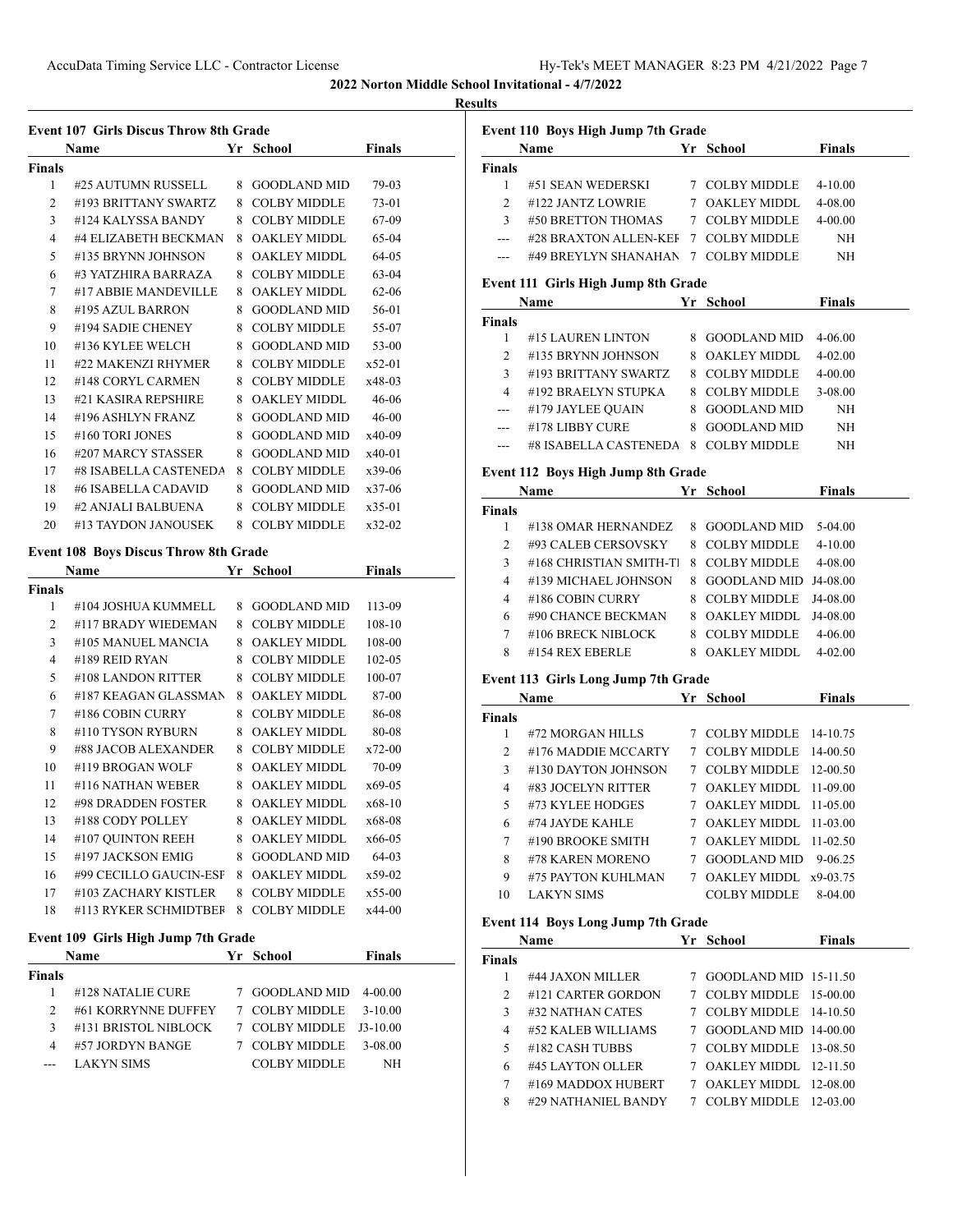## **Result**

| Finals  (Event 114 Boys Long Jump 7th Grade) |                        |  |                          |               |  |
|----------------------------------------------|------------------------|--|--------------------------|---------------|--|
|                                              | <b>Name</b>            |  | Yr School                | <b>Finals</b> |  |
| 9                                            | #41 LEVI KUHLMAN       |  | 7 OAKLEY MIDDL 11-09.50  |               |  |
| 10                                           | #37 GAGE EBERLE        |  | 7 OAKLEY MIDDL 11-08.00  |               |  |
| 11                                           | #43 CHANCE LITTLE      |  | 7 OAKLEY MIDDL x11-07.50 |               |  |
| 12                                           | #46 THANE PAXSON       |  | 7 COLBY MIDDLE x11-06.00 |               |  |
| 13                                           | #161 TONY JAEGER       |  | 7 COLBY MIDDLE x11-00.00 |               |  |
|                                              | #49 BREYLYN SHANAHAN 7 |  | COLBY MIDDLE             | FOUL.         |  |

# **Event 115 Girls Long Jump 8th Grade**

|               | <b>Name</b>           |    | Yr School                | <b>Finals</b> |
|---------------|-----------------------|----|--------------------------|---------------|
| <b>Finals</b> |                       |    |                          |               |
| 1             | #5 JADE BECKMAN       | 8  | OAKLEY MIDDL 15-11.75    |               |
| 2             | #18 ADDYSIN MOLLENDO  | 8  | <b>COLBY MIDDLE</b>      | $15-02.00$    |
| 3             | #19 LILLYIN MOLLENDOR | 8  | COLBY MIDDLE             | 14-06.50      |
| 4             | #185 SHAYLEE HOLZMEIS | 8  | COLBY MIDDLE             | 14-05.00      |
| 5             | #149 DANICA DAUTEL    | 8  | GOODLAND MID 13-08.00    |               |
| 6             | #158 HALLE BHEND      | 8  | GOODLAND MID 13-02.75    |               |
| 7             | #181 MADISON HULL     | 8. | $COLBY MIDDLE$ 12-10.75  |               |
| 8             | #12 CAITLIN GRAY      | 8  | OAKLEY MIDDL 12-04.50    |               |
| 9             | #24 LARYNN RUMBACK    | 8  | OAKLEY MIDDL 11-11.00    |               |
| 9             | #23 ALYSSA RICKARD    | 8  | $GOODLAND MID$ 11-11.00  |               |
| 11            | #192 BRAELYN STUPKA   | 8  | COLBY MIDDLE $x10-10.00$ |               |
| 12            | #26 JICEL VITAL       |    | OAKLEY MIDDL             | 8-04.50       |

## **Event 116 Boys Long Jump 8th Grade**

|               | Name                  | Yr | School                   | Finals     |
|---------------|-----------------------|----|--------------------------|------------|
| <b>Finals</b> |                       |    |                          |            |
| 1             | #93 CALEB CERSOVSKY   | 8  | <b>COLBY MIDDLE</b>      | 16-00.50   |
| 2             | #164 DEREK BARRAZA    | 8  | <b>COLBY MIDDLE</b>      | 15-08.00   |
| 3             | #95 MAVERICK DAVENPOL | 8  | <b>COLBY MIDDLE</b>      | 15-07.50   |
| 4             | #111 JESUS SAUCEDO    | 8  | <b>GOODLAND MID</b>      | $15-00.00$ |
| 5             | #106 BRECK NIBLOCK    | 8  | <b>COLBY MIDDLE</b>      | 14-09.50   |
| 6             | #166 ISAIAH GONZALES  | 8  | $GOODLAND MID$ 14-08.50  |            |
| 7             | #167 ELI SCHMIDT      | 8  | OAKLEY MIDDL             | 14-05.50   |
| 8             | #120 TAITUM YOUNKIN   | 8  | OAKLEY MIDDL 13-11.00    |            |
| 9             | #97 FABIAN ESPINOZA   | 8  | COLBY MIDDLE x13-06.00   |            |
| 10            | #157 KADE YOUNGMAN    | 8  | COLBY MIDDLE $x13-05.00$ |            |
| 11            | #94 JORDAN COLE       | 8  | COLBY MIDDLE $x13-03.50$ |            |
| 12            | #96 KALEB DIXON       | 8  | COLBY MIDDLE x12-08.00   |            |
| 13            | #188 CODY POLLEY      | 8  | OAKLEY MIDDL             | $10-11.50$ |
|               | #89 CARSEN BEAL       | 8  | <b>OAKLEY MIDDL</b>      | FOUL.      |

## **Event 117 Girls Pole Vault 7th Grade**

|                | Name                                       |   | Yr School           | <b>Finals</b> |  |
|----------------|--------------------------------------------|---|---------------------|---------------|--|
| Finals         |                                            |   |                     |               |  |
| 1              | #153 CHLOE WILLIS                          |   | <b>GOODLAND MID</b> | 6-06.00       |  |
| $\mathfrak{D}$ | #59 CORA DEGOOD                            |   | <b>COLBY MIDDLE</b> | $6 - 00.00$   |  |
|                | #84 ADRIAN SALCIDO                         |   | <b>COLBY MIDDLE</b> | NH            |  |
|                | #61 KORRYNNE DUFFEY                        | 7 | COLBY MIDDLE        | <b>NH</b>     |  |
|                | <b>Event 118 Boys Pole Vault 7th Grade</b> |   |                     |               |  |
|                | <b>Name</b>                                |   | Yr School           | <b>Finals</b> |  |
| Finals         |                                            |   |                     |               |  |

1 #163 NATHAN SCHROEDE<br/>lCOLBY MIDDLE  $7-00.00$ 1 #33 KAGE DANIELS 7 COLBY MIDDLE 7-00.00 #173 LEVI HAINES 7 COLBY MIDDLE 6-00.00

| ults                                 |                                                                   |  |                          |               |  |
|--------------------------------------|-------------------------------------------------------------------|--|--------------------------|---------------|--|
| 3                                    | #132 ARAM GARCIA 7 GOODLAND MID 6-00.00                           |  |                          |               |  |
|                                      | <b>Event 119 Girls Pole Vault 8th Grade</b>                       |  |                          |               |  |
|                                      | <b>Name</b>                                                       |  | Yr School                | Finals        |  |
| <b>Finals</b>                        |                                                                   |  |                          |               |  |
| 1                                    | #185 SHAYLEE HOLZMEIS                                             |  | 8 COLBY MIDDLE           | 7-06.00       |  |
| $\overline{2}$                       | #192 BRAELYN STUPKA                                               |  | 8 COLBY MIDDLE           | $7 - 00.00$   |  |
| 3                                    | #10 ALEXANDRIA GLEASC                                             |  | 8 GOODLAND MID           | 6-06.00       |  |
| 4                                    | #181 MADISON HULL                                                 |  | 8 COLBY MIDDLE           | 5-00.00       |  |
|                                      | <b>Event 120 Boys Pole Vault 8th Grade</b>                        |  |                          |               |  |
|                                      | Name Yr School                                                    |  |                          | <b>Finals</b> |  |
| <b>Finals</b>                        |                                                                   |  |                          |               |  |
| $\mathbf{1}$                         | #114 ERIC SCHROEDER                                               |  | 8 COLBY MIDDLE           | 9-06.00       |  |
| $\overline{2}$                       | #171 BRYTON DIXON                                                 |  | 8 COLBY MIDDLE           | $9 - 00.00$   |  |
| 3                                    | #156 BRAXTON WITHINGT                                             |  | 8 COLBY MIDDLE           | 8-00.00       |  |
| 3                                    | #170 RYDER DEMPEWOLF 8 COLBY MIDDLE                               |  |                          | 8-00.00       |  |
| 5                                    | #155 TALON WARK                                                   |  | 8 COLBY MIDDLE x7-06.00  |               |  |
|                                      |                                                                   |  |                          |               |  |
|                                      | Event 121 Girls Triple Jump 7th Grade                             |  |                          |               |  |
|                                      | Name                                                              |  | Yr School                | <b>Finals</b> |  |
| <b>Finals</b><br>1                   | #129 ABBY JOHNSON                                                 |  | 7 GOODLAND MID 25-03.50  |               |  |
| 2                                    | #177 HAYDEN SHORT                                                 |  | 7 GOODLAND MID 25-01.00  |               |  |
| 3                                    | #127 TAYLOR ANDREASEN                                             |  | 7 COLBY MIDDLE 25-00.00  |               |  |
| 4                                    | #130 DAYTON JOHNSON                                               |  | 7 COLBY MIDDLE 24-02.00  |               |  |
| 5                                    | #82 ASHLYNN REMINGTOI                                             |  | 7 COLBY MIDDLE 23-09.00  |               |  |
| 6                                    | #131 BRISTOL NIBLOCK                                              |  | 7 COLBY MIDDLE 23-06.00  |               |  |
| 7                                    | #65 BRACELINN GARZA                                               |  | 7 GOODLAND MID 22-06.00  |               |  |
| 8                                    | #57 JORDYN BANGE                                                  |  | 7 COLBY MIDDLE x21-09.00 |               |  |
| 9                                    | #84 ADRIAN SALCIDO                                                |  | 7 COLBY MIDDLE x21-02.50 |               |  |
| 10                                   | #62 ALANA FABRIZIUS 7 COLBY MIDDLE x21-01.50                      |  |                          |               |  |
|                                      |                                                                   |  |                          |               |  |
| Event 122 Boys Triple Jump 7th Grade |                                                                   |  |                          |               |  |
|                                      | <b>Name</b>                                                       |  | Yr School                | <b>Finals</b> |  |
| Finals                               |                                                                   |  |                          |               |  |
| 1                                    | #46 THANE PAXSON                                                  |  | 7 COLBY MIDDLE 27-07.50  |               |  |
| 2                                    | #175 CARTER YOST                                                  |  | 7 GOODLAND MID 27-07.00  |               |  |
| 3                                    | #144 JAYTON RUSH                                                  |  | 7 COLBY MIDDLE 27-06.00  |               |  |
| 5                                    | 4 #174 TRESTEN MAI<br>#29 NATHANIEL BANDY 7 COLBY MIDDLE 23-04.50 |  | 7 GOODLAND MID 25-03.50  |               |  |
|                                      |                                                                   |  |                          |               |  |
|                                      | Event 123 Girls Triple Jump 8th Grade                             |  |                          |               |  |
|                                      | Name                                                              |  | Yr School                | <b>Finals</b> |  |
| <b>Finals</b>                        |                                                                   |  |                          |               |  |
| 1                                    | #185 SHAYLEE HOLZMEIS                                             |  | 8 COLBY MIDDLE 30-08.50  |               |  |
| 2                                    | #193 BRITTANY SWARTZ                                              |  | 8 COLBY MIDDLE 29-07.00  |               |  |
| 3                                    | #15 LAUREN LINTON                                                 |  | 8 GOODLAND MID 29-03.00  |               |  |
| 4                                    | #181 MADISON HULL                                                 |  | 8 COLBY MIDDLE 27-08.00  |               |  |
| 5                                    | #147 HOPE BIERMANN                                                |  | 8 GOODLAND MID 26-01.50  |               |  |
| 6                                    | #11 KAYLEE GLOVER                                                 |  | 8 GOODLAND MID 25-06.00  |               |  |
| 7                                    | #194 SADIE CHENEY                                                 |  | 8 COLBY MIDDLE 24-11.00  |               |  |
| 8                                    | #24 LARYNN RUMBACK                                                |  | 8 OAKLEY MIDDL 23-07.00  |               |  |
| Event 124 Boys Triple Jump 8th Grade |                                                                   |  |                          |               |  |
|                                      | <b>Name School Vr School</b>                                      |  |                          | <b>Finals</b> |  |
| Finals                               |                                                                   |  |                          |               |  |

#93 CALEB CERSOVSKY 8 COLBY MIDDLE 34-01.00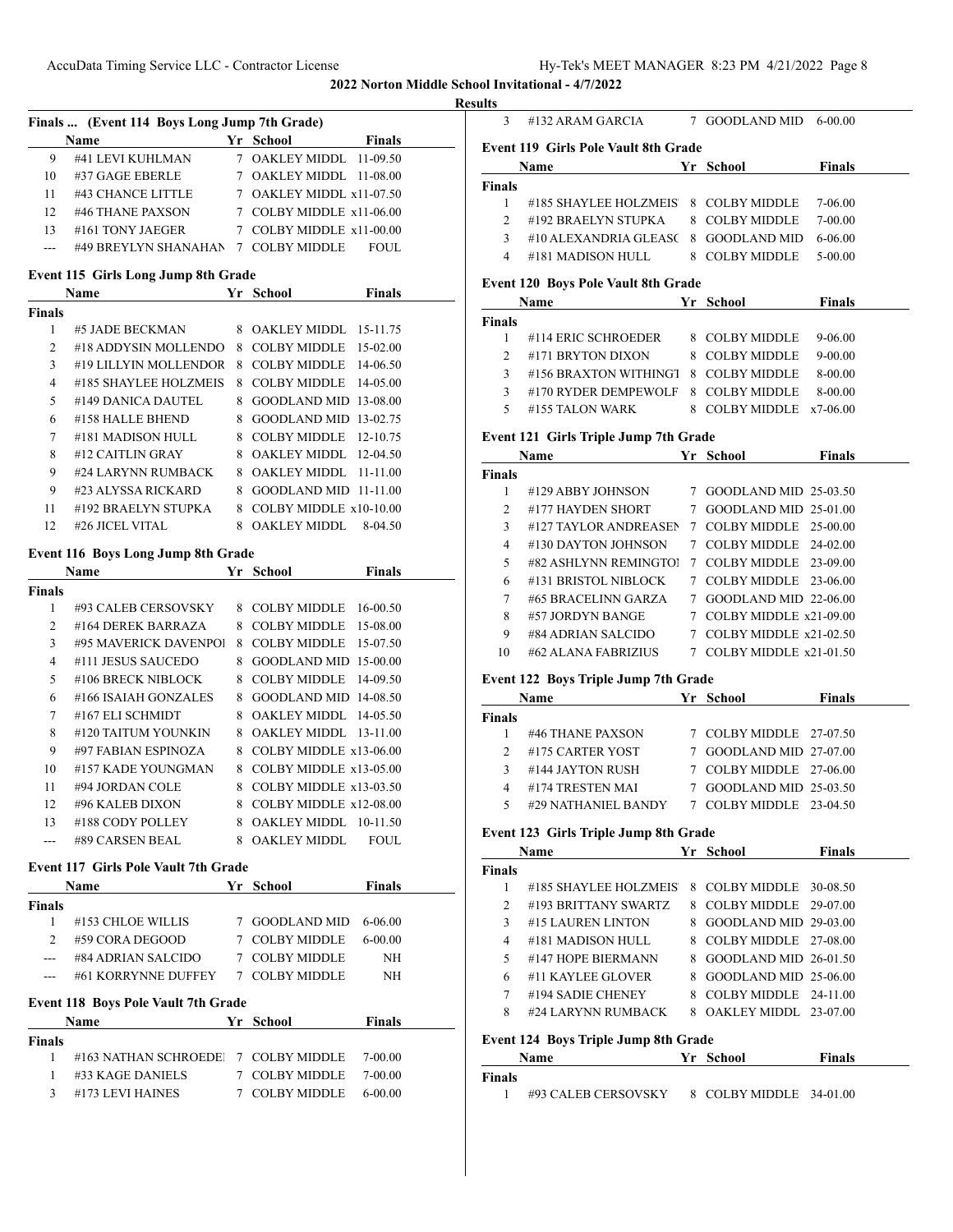## **Results**

 $\overline{\phantom{0}}$ 

 $\overline{\phantom{0}}$ 

| Finals  (Event 124 Boys Triple Jump 8th Grade) |                                               |  |                         |               |  |  |
|------------------------------------------------|-----------------------------------------------|--|-------------------------|---------------|--|--|
|                                                | Name                                          |  | Yr School               | <b>Finals</b> |  |  |
|                                                | #91 BRODE BERGSMA                             |  | 8 GOODLAND MID 31-01.50 |               |  |  |
| ٩                                              | #157 KADE YOUNGMAN                            |  | 8 COLBY MIDDLE 30-01.50 |               |  |  |
| 4                                              | #167 ELI SCHMIDT                              |  | 8 OAKLEY MIDDL 29-07.50 |               |  |  |
| 5                                              | #186 COBIN CURRY                              |  | 8 COLBY MIDDLE 29-06.00 |               |  |  |
| 6                                              | #113 RYKER SCHMIDTBER 8 COLBY MIDDLE 22-04.50 |  |                         |               |  |  |
|                                                |                                               |  |                         |               |  |  |

# **Event 125 Girls Javelin Throw 7th Grade**

| Name          |                      | Yr | <b>School</b>       | <b>Finals</b> |  |
|---------------|----------------------|----|---------------------|---------------|--|
| <b>Finals</b> |                      |    |                     |               |  |
| 1             | #199 EMILY HOPPE     | 7  | <b>GOODLAND MID</b> | $62 - 0.5$    |  |
| 2             | #202 HARPER VAUGHN   | 7  | <b>COLBY MIDDLE</b> | 60-09         |  |
| 3             | #177 HAYDEN SHORT    | 7  | <b>GOODLAND MID</b> | 58-02         |  |
| 4             | #63 EMILY FLANAGIN   | 7  | <b>COLBY MIDDLE</b> | 57-09         |  |
| 5             | #200 RYLEA MARTIN    | 7  | <b>GOODLAND MID</b> | 48-06         |  |
| 6             | #76 JANESSA LEIJA    | 7  | <b>COLBY MIDDLE</b> | $45-01$       |  |
| 7             | #67 MARISSA GONZALEZ | 7  | <b>COLBY MIDDLE</b> | $43-09$       |  |
| 8             | #69 HEIDI GRAY       | 7  | <b>COLBY MIDDLE</b> | x41-03        |  |
| 9             | #87 ANNABELL ZERR    | 7  | <b>COLBY MIDDLE</b> | $x39-09$      |  |
| 10            | #86 GALA WHITE       | 7  | <b>COLBY MIDDLE</b> | $x34-02$      |  |
| 11            | #201 JAYLA MILLER    | 7  | <b>GOODLAND MID</b> | $31 - 00$     |  |
| 12            | #198 BRILEY BERGSMA  | 7  | <b>GOODLAND MID</b> | $x29-03$      |  |
| 13            | #64 IZABELLA FUENTES | 7  | <b>COLBY MIDDLE</b> | $x23-07$      |  |
| 14            | #66 LEXY GOLEMBOSKI  | 7  | <b>COLBY MIDDLE</b> | $x23-03$      |  |
| 15            | #56 AVIANA BALBUENA  | 7  | <b>COLBY MIDDLE</b> | $x22-08$      |  |

# **Event 126 Boys Javelin Throw 7th Grade**

| Name   |                      | Yr | School              | Finals    |  |
|--------|----------------------|----|---------------------|-----------|--|
| Finals |                      |    |                     |           |  |
| 1      | #191 ETHAN HORINEK   | 7  | <b>GOODLAND MID</b> | 114-06    |  |
| 2      | #184 MCCAGER WRIGHT  | 7  | <b>COLBY MIDDLE</b> | 71-04     |  |
| 3      | #145 CARTER SELENSKE | 7  | <b>OAKLEY MIDDL</b> | 71-00     |  |
| 4      | #204 TATE DOUGLAS    |    | <b>GOODLAND MID</b> | 69-05     |  |
| 5      | #203 SENAM AGOKA     |    | <b>GOODLAND MID</b> | 68-09     |  |
| 6      | #54 BOSTON WOOFTER   |    | <b>COLBY MIDDLE</b> | $67-10$   |  |
| 7      | #40 AYDEN JOSLYN     | 7  | <b>COLBY MIDDLE</b> | 65-07     |  |
| 8      | #48 BRAYDEN SCHILTZ  | 7  | OAKLEY MIDDL        | 59-00     |  |
| 9      | #205 BRADEN FISHER   |    | <b>GOODLAND MID</b> | 57-08     |  |
| 10     | #206 JARON SMADES    | 7  | <b>GOODLAND MID</b> | $x$ 55-10 |  |
| 11     | #53 LOUWAYNE WILLIAM | 7  | OAKLEY MIDDL        | $51-00$   |  |
| 12     | #55 KIEREN YOUNGMAN  | 7  | <b>COLBY MIDDLE</b> | 48-08     |  |
|        | #36 QUINN DINKEL     | 7  | OAKLEY MIDDL        | ND.       |  |
|        | #35 CONNOR DINKEL    | 7  | <b>OAKLEY MIDDL</b> | ND        |  |
|        | #38 JAMES GEE        |    | OAKLEY MIDDL        | ND        |  |
|        | $\#37$ GAGE EBERLE   | 7  | OAKLEY MIDDL        | ND.       |  |
|        | #50 BRETTON THOMAS   | 7  | <b>COLBY MIDDLE</b> | FOUL.     |  |

#### **Event 127 Girls Javelin Throw 8th Grade**

| Name   |                    |    | Yr School           | <b>Finals</b> |  |
|--------|--------------------|----|---------------------|---------------|--|
| Finals |                    |    |                     |               |  |
|        | #125 ALLISON CURE  |    | <b>GOODLAND MID</b> | 81-02         |  |
| 2      | #22 MAKENZI RHYMER | 8. | COLBY MIDDLE        | $72-04$       |  |
| 3      | #27 BELLA WRIGHT   |    | <b>GOODLAND MID</b> | 68-03         |  |
| 4      | #150 CHEYANNE HILL | 8  | <b>COLBY MIDDLE</b> | $66-10$       |  |
| 5      | #25 AUTUMN RUSSELL |    | <b>GOODLAND MID</b> | 66-08         |  |
| 6      | #194 SADIE CHENEY  |    | COLBY MIDDLE        | 60-03         |  |
|        |                    |    |                     |               |  |

|    | #16 PAYTON LUNDGREN   |    | 8 GOODLAND MID | 54-05    |  |
|----|-----------------------|----|----------------|----------|--|
| 8  | #9 AUSTIN GERSTBERGER |    | 8 COLBY MIDDLE | 51-07    |  |
| 9  | #4 ELIZABETH BECKMAN  |    | 8 OAKLEY MIDDL | 48-01    |  |
| 10 | #17 ABBIE MANDEVILLE  |    | 8 OAKLEY MIDDL | $45-10$  |  |
| 11 | #21 KASIRA REPSHIRE   |    | 8 OAKLEY MIDDL | $36-04$  |  |
| 12 | #2 ANJALI BALBUENA    |    | 8 COLBY MIDDLE | $x27-09$ |  |
| 13 | #13 TAYDON JANOUSEK   |    | 8 COLBY MIDDLE | $x27-00$ |  |
| 14 | #20 MOLLY NORMAN      | 8. | COLBY MIDDLE   | $x24-06$ |  |
|    |                       |    |                |          |  |

# **Event 128 Boys Javelin Throw 8th Grade**

| Name          |                        | Yr | School              | Finals    |  |
|---------------|------------------------|----|---------------------|-----------|--|
| <b>Finals</b> |                        |    |                     |           |  |
| 1             | #156 BRAXTON WITHINGT  | 8  | <b>COLBY MIDDLE</b> | 117-04    |  |
| 2             | #126 GAVIN PRICE       | 8  | <b>GOODLAND MID</b> | 108-05    |  |
| 3             | #96 KALEB DIXON        | 8  | <b>COLBY MIDDLE</b> | 98-08     |  |
| 4             | #180 BRAYLON MULL      | 8  | <b>GOODLAND MID</b> | 90-09     |  |
| 5             | #183 CODY WRIGHT       | 8  | <b>COLBY MIDDLE</b> | 88-00     |  |
| 6             | #88 JACOB ALEXANDER    | 8  | <b>COLBY MIDDLE</b> | 79-04     |  |
| 7             | #189 REID RYAN         | 8  | <b>COLBY MIDDLE</b> | x75-05    |  |
| 8             | #110 TYSON RYBURN      | 8  | <b>OAKLEY MIDDL</b> | 73-06     |  |
| 9             | #119 BROGAN WOLF       | 8  | OAKLEY MIDDL        | 73-04     |  |
| 10            | #113 RYKER SCHMIDTBER  | 8  | <b>COLBY MIDDLE</b> | $x72-09$  |  |
| 11            | #187 KEAGAN GLASSMAN   | 8  | OAKLEY MIDDL        | 70-09     |  |
| 12            | #108 LANDON RITTER     | 8  | <b>COLBY MIDDLE</b> | x66-09    |  |
| 13            | #116 NATHAN WEBER      | 8  | <b>OAKLEY MIDDL</b> | 66-07     |  |
| 14            | #197 JACKSON EMIG      | 8  | <b>GOODLAND MID</b> | 64-02     |  |
| 15            | #103 ZACHARY KISTLER   | 8  | <b>COLBY MIDDLE</b> | $x$ 52-08 |  |
| 16            | #99 CECILLO GAUCIN-ESP | 8  | OAKLEY MIDDL        | $x29-06$  |  |
|               | #107 OUINTON REEH      | 8  | <b>OAKLEY MIDDL</b> | ND        |  |

| Women - 7th Grade - Team Rankings - 17 Events Scored |    |  |  |
|------------------------------------------------------|----|--|--|
| 1) Colby Middle School                               | 92 |  |  |
| 2) Goodland Middle School                            | 50 |  |  |
| 3) Oakley Middle School                              | 24 |  |  |

| Women - 8th Grade - Team Rankings - 19 Events Scored |    |
|------------------------------------------------------|----|
| Goodland Middle School                               | 92 |
| Colby Middle School                                  | 67 |
| Oakley Middle School<br>3)                           | 32 |
|                                                      |    |
| Men - 7th Grade - Team Rankings - 19 Events Scored   |    |
| Goodland Middle School                               |    |

2) Colby Middle School 79.5 3) Oakley Middle School 25

Men - 8th Grade - Team Rankings - 19 Events Scored